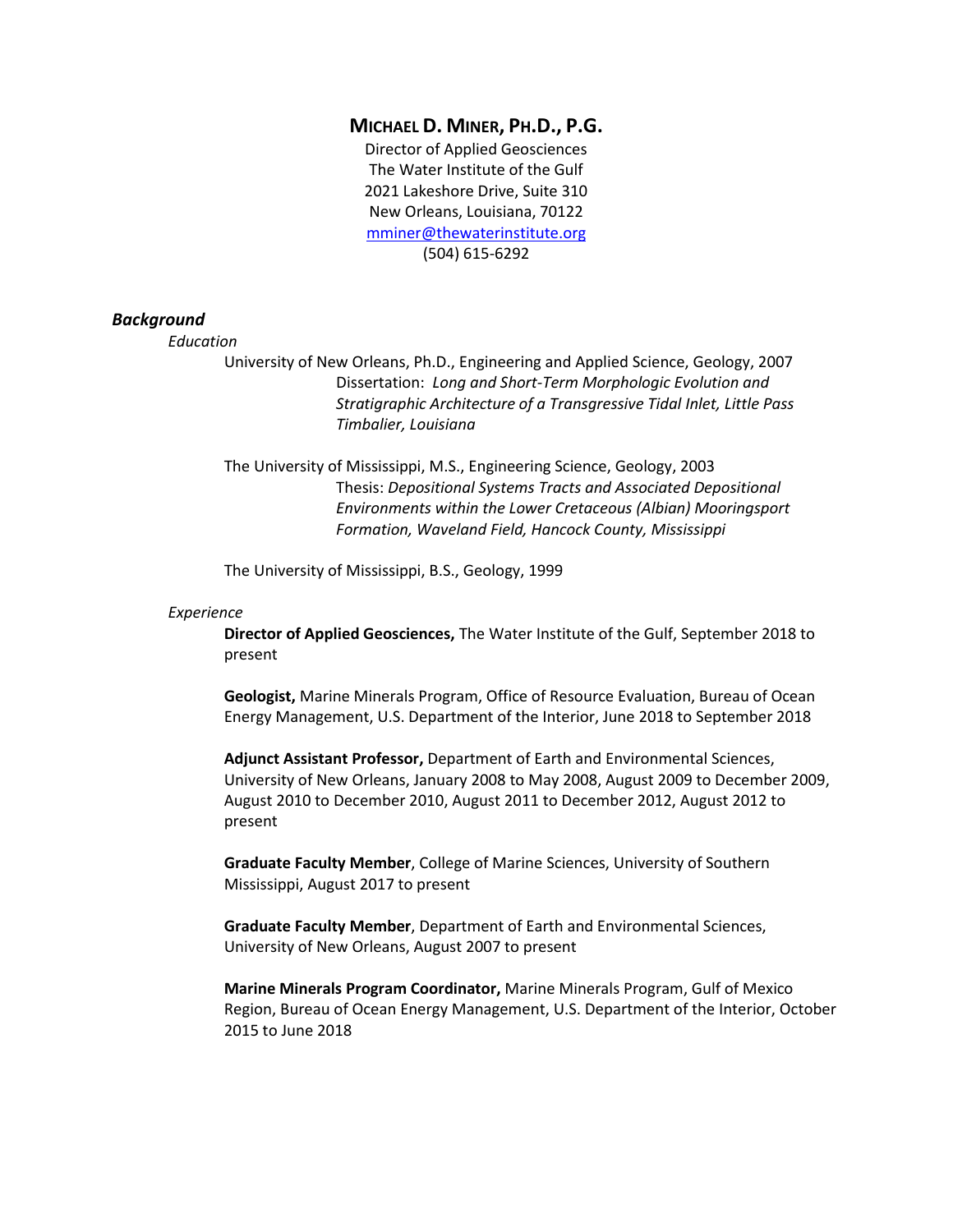**Environmental Scientist,** Marine Minerals Program, Office of Environment, Gulf of Mexico Region, Bureau of Ocean Energy Management, U.S. Department of the Interior, August 2010 to June 2018

**Environmental Scientist,** Coastal Programs Section, Gulf of Mexico Region, Bureau of Ocean Energy Management, March 2010 to August 2010

**Research Associate-Gratis,** Coastal Research Laboratory, Pontchartrain Institute for Environmental Sciences, University of New Orleans, March 2010 to December 2011

**Research Associate V; Research Geologist**, Coastal Research Laboratory, Pontchartrain Institute for Environmental Sciences, University of New Orleans, January 2007 to March 2010

**Louisiana Board of Regents Crescent City Doctoral Fellowship Graduate Research Assistant**, Coastal Research Laboratory, Department of Geology and Geophysics, University of New Orleans, May 2003 to December 2006

**Head Graduate Teaching Assistant**, Department of Geology and Geophysics, University of New Orleans, January 2003 to May 2003

**Graduate Instructor**, Department of Geology and Geological Engineering, The University of Mississippi, June 2002 to July 2002

**Graduate Teaching Assistant**, Department of Geology and Geological Engineering, The University of Mississippi, August 1999 to June 2002

### *Certifications and Licenses*

**Licensed Professional Geoscientist**, Louisiana Board of Professional Geoscientists License Number 268

### *Scholarly and Creative Productivity*

*Publications*  Refereed/Invited Publications

Journal Articles

Hollis, R.J., Wallace, D.J., **Miner, M.D.**, Gal, N.S., Dike, C., and Flocks, J.G., *accepted*, Late Quaternary Evolution and Stratigraphic Framework Influence on Coastal Systems along the North-Central Gulf of Mexico, USA: *Quaternary Science Reviews*.

Robichaux, P., Xu, K., Bentley, S., **Miner, M.D.,** and Xue, Z.G., *accepted*, Morphological Evolution of a Mud-Capped Dredge Pit on Louisiana Shelf: Nonlinear Infilling and Continuing Consolidation: *Geomorphology.*

Obelcz, J., Xu, K., Bentley, S.J., O'Connor, M., and **Miner, M.D.,** 2018, Mudcapped dredge pits: An experiment of opportunity for characterizing cohesive sediment transport and slope stability in the northern Gulf of Mexico: *Estuarine, Coastal and Shelf Science*, v. 208, p. 161-169.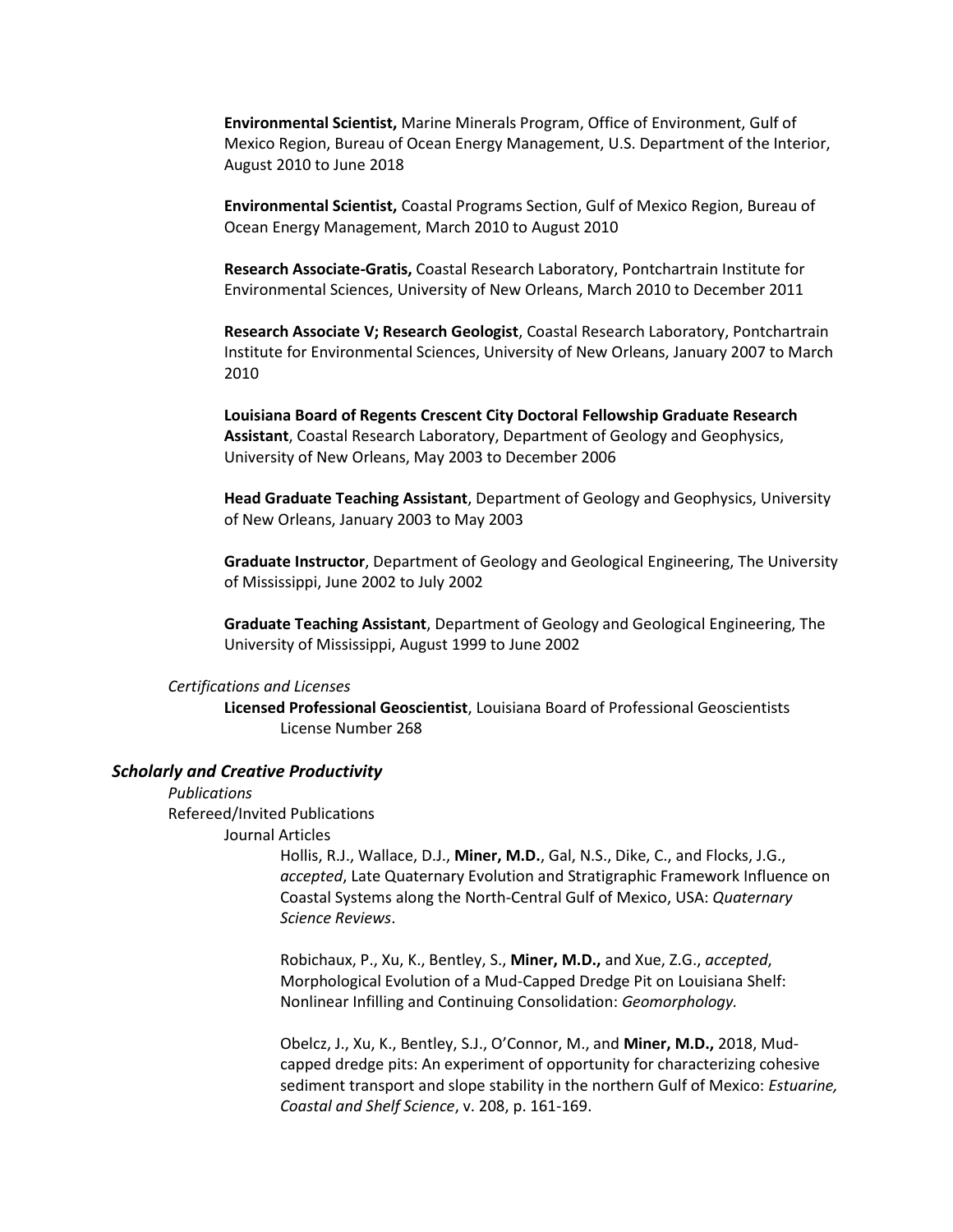Maloney, J.M., Bentley, S.J., Xu, K., Obelcz, J., Georgiou, I.Y., and **Miner, M.D.**, 2018, Mississippi River subaqueous delta is entering a stage of retrogradation: *Marine Geology*, v. 400, p. 12-23, https://doi.org/10.1016/j.margeo.2018.03.001.

Obelcz, J., Xu, K., Georgiou, I.Y., Maloney, J., Bentley, S.J., and **Miner, M.D.**, 2017, Sub-decadal submarine landslides are important drivers of deltaic sediment flux: Insights from the Mississippi Delta Front: *Geology*, v. 45, no. 8, DOI 10.1130/G38688.1.

Keller, G., Bentley, S.J., Georgiou, I.Y., Maloney, J., **Miner, M.D.,** and Xu, K., 2016, River-Plume Sedimentation and  $210Pb/7$ Be Seabed Delivery on the Mississippi River Delta Front: *Geo-Marine Letters*, DOI 10.1007/s00367-016- 0476-0.

Kolker, A.S., **Miner, M.D.,** and Weathers, H.D., 2012, Depositional Dynamics in a River-Diversion Receiving Basin: The Case of the West Bay Mississippi River Diversion: *Estuarine, Coast, and Shelf Science,* v. 106, p. 1-12.

Howes, N.C., FitzGerald, D.M., Hughes, Z.J., Georgiou, I.Y., Kulp, M.A., **Miner, M.D.,** Smith, J.M., and Barras, J.A., 2010, Hurricane-induced failure of low salinity wetlands*: Proceedings of the National Academy of Sciences of the United States of America (PNAS)*, v. 107, p. 14014-14019.

**Miner, M.D.**, Kulp, M.A., FitzGerald, D.M., and Georgiou, I.Y., 2009, Hurricaneassociated ebb-tidal delta sediment dynamics: *Geology*, v. 37, no. 9, p. 851- 854.

**Miner, M.D.**, Kulp, M.A., FitzGerald, D.M., Flocks, J.G., and Weathers, H.D., 2009, Delta lobe degradation and hurricane impacts governing large scale coastal behavior, south-central Louisiana, USA: *Geo-Marine Letters*, v. 29, no. 5- 6, p. 441-454.

Flocks, J.G., **Miner, M.D.**, Twichell, D.T., Lavoie, D., and Kindinger, J., 2009, Preservation and sand-resource potential of fluvio-deltaic deposits on the Louisiana inner shelf: *Geo-Marine Letters*, v. 29, no. 5-6, p. 359-378.

Fearnley, S., **Miner, M.D.**, Kulp, M.A., Bohling, C., and Penland, S., 2009, Hurricane impact and recovery shoreline change analysis of the Chandeleur Islands, Louisiana, USA: 1855 to 2005: *Geo-Marine Letters*, v. 29, no. 5-6, p. 455- 466.

Rogers, B., Kulp, M.A., and **Miner, M.D**., 2009, Late Holocene shelf sand body development from reworked relict distributary channel deposits exposed on the shelf, St. Bernard Shoals, Northern Gulf of Mexico, USA: *Geo-Marine Letters*, v. 29, no. 5-6. p. 379-394.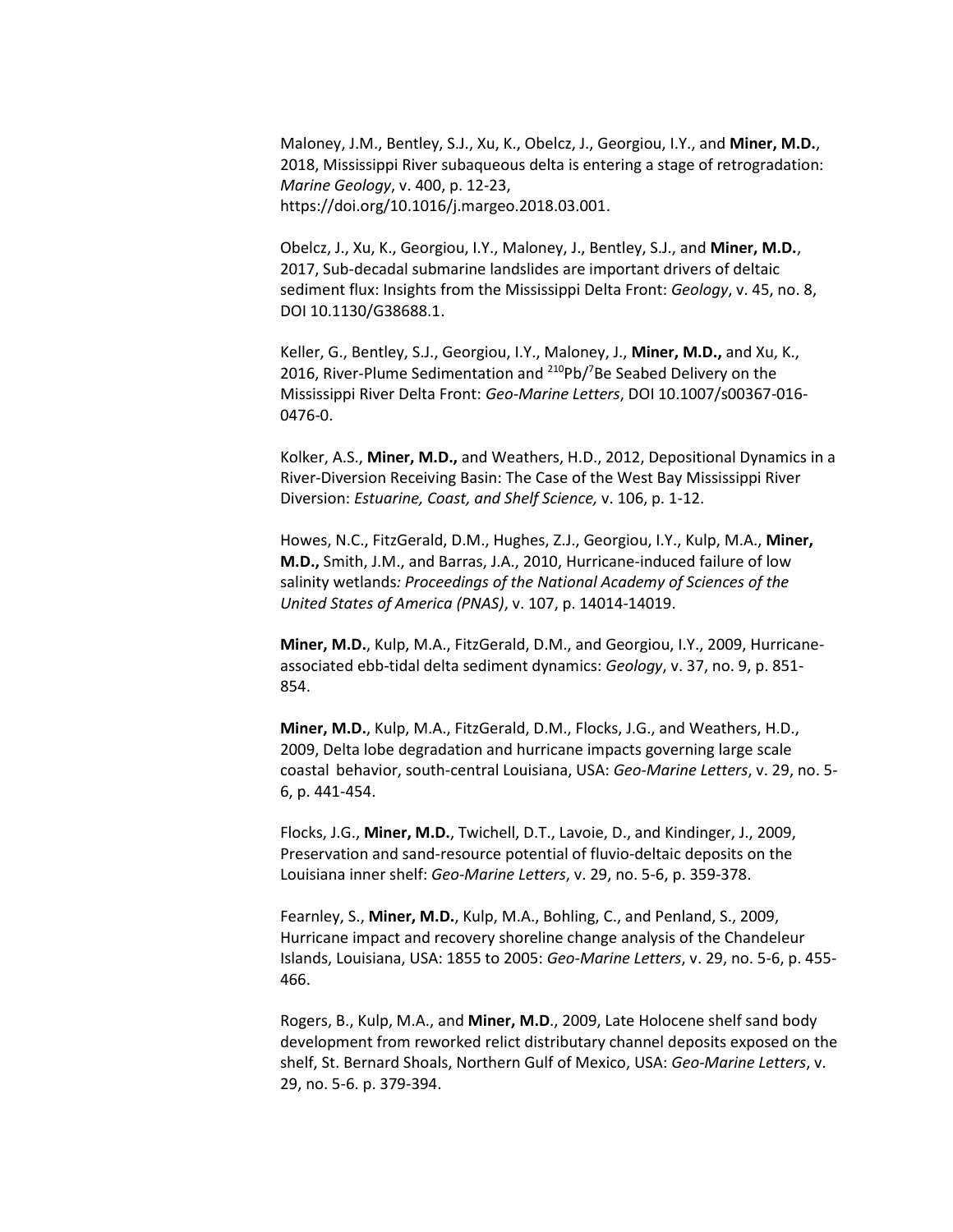**Miner, M.D.**, Kulp, M.A, and FitzGerald, D.M., 2007, Tidal versus shoreface ravinement and tidal inlet fill preservation potential for transgressive tidal inlets Mississippi River Delta Plain, USA: *Journal of Coastal Research*, Special Issue 50, p. 805-809.

Kulp, M.A., **Miner, M.D.**, and FitzGerald, D.M., 2007, Subsurface controls on transgressive tidal inlet retreat pathways, Mississippi River Delta Plain, USA: *Journal of Coastal Research*, Special Issue 50, p. 816-820.

Kulp, M.A., FitzGerald, D., Penland, S., Motti, J., Brown, M., Flocks, J., **Miner, M.D.,** McCarty, P., and Mobley, C., 2006, Stratigraphic Architecture of a Transgressive Tidal Inlet-Flood Tidal Delta System: Raccoon Pass, Louisiana: *Journal of Coastal Research*, Special Issue 39, p. 1731-1736.

**Miner, M.D.**, FitzGerald, D.M., and Kulp, M.A., 2005, Morphologic Evolution of a Transgressive Tidal Inlet System, Little Pass Timbalier, Louisiana: *Gulf Coast Association of Geological Societies Transactions*, v. 55, p. 532 –542.

Ferina, N.F., Flocks, J.G., Kindinger, J.L., **Miner, M.D.**, Motti, J.P., Chadwick, P.C., and Johnston, J. B., 2005, Preliminary Assessment of Recent Deposition Related to a Crevasse Splay on the Mississippi River Delta: Implications for Coastal Restoration: *Gulf Coast Association of Geological Societies Transactions*, v. 55, p. 185 –194.

## Refereed Book Chapters

FitzGerald, D.M., Georgiou, I. Hein. C., Hughes, Z., Kulp, M., and **Miner, M.D.,** 2018, Runaway Barrier Island Transgression Concept: Global Case Studies, *in* Moore, L. and Murray, A.B. (eds.), Barrier Dynamics and Responses to Changing Climate, p. 3 –56, Springer International Publishing, Inc., Cham, Switzerland.

FitzGerald, D., Georgiou, I. and **Miner, M**., 2014, Estuaries and Tidal Inlets, *in* Masselink, G. and Gehrels, R. (eds.), Coastal Environments and Global Change, 1st Edition, p. 268-298, John Wiley and Sons, Ltd., Hoboken, N.J.

FitzGerald, D.M. and **Miner, M.D.**, 2013, Tidal Inlets and Lagoons along Siliciclastic Barrier Coasts, *in* Shroder, J.F. (ed.), Treatise on Geomorphology, v. 10, pp. 149-165, Academic Press, San Diego, CA.

Georgiou, I.Y., Kulp, M.A., **Miner, M.D.**, and FitzGerald, D.M., 2010, Louisiana, Chapter 1.6, *in* Bird, E. (ed.), Encyclopedia of the world's coastal landforms: Springer, New York.

#### Refereed Proceedings

Sullivan, J.D. and **Miner, M.D.,** 2019, Identification of Sand Resources Using Subbottom Profiling Geophysical Survey Techniques Offshore Louisiana, Gulf of Mexico, USA: Society of Exploration Geophysicists 2019 International Exposition and 89th Annual Meeting Technical Program, September 15-20, 2019, San Antonio, Texas.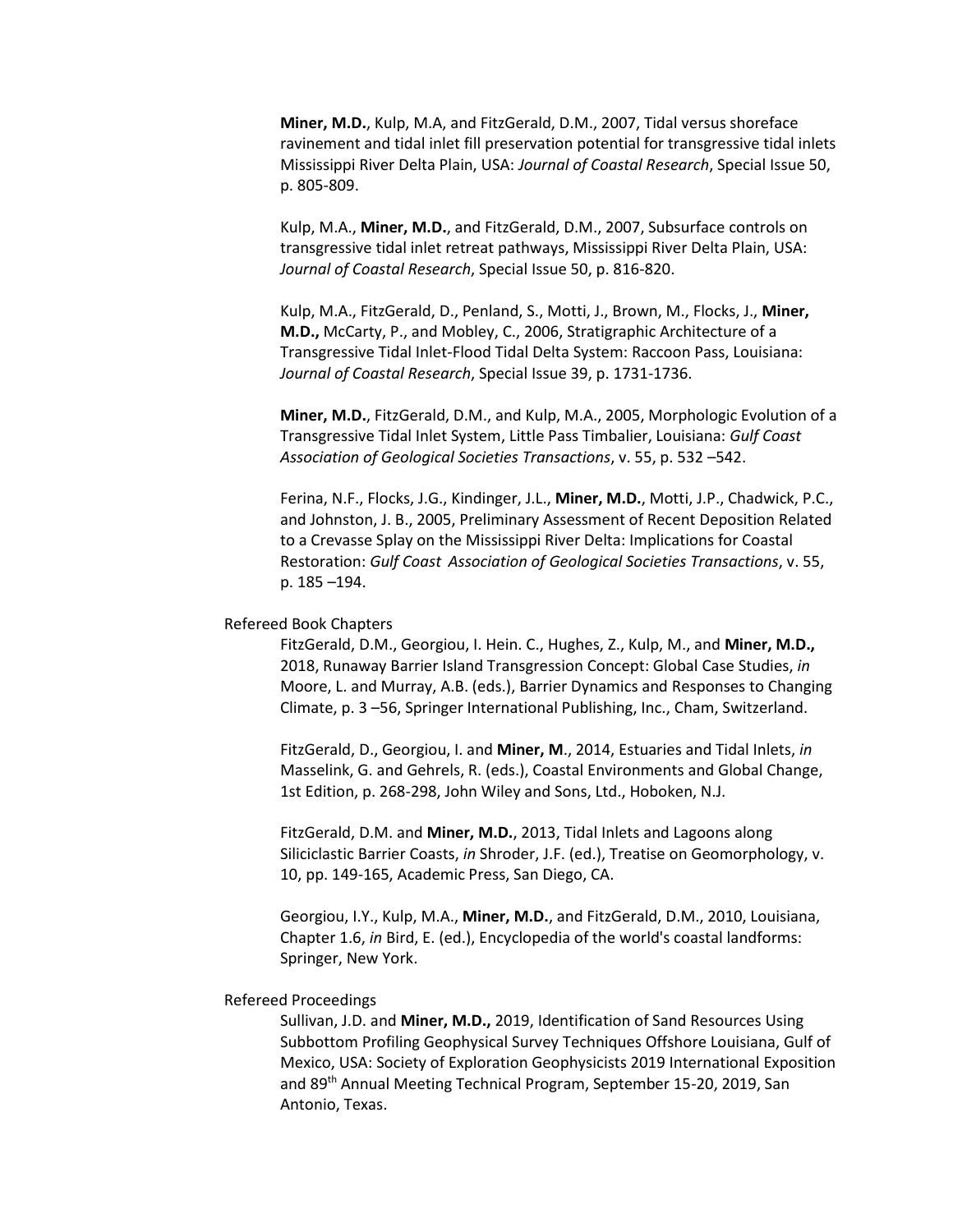Beasley, B.S., Georgiou, I.Y., **Miner, M.D.,** and Byrnes, M.R., 2019, Coupled Barrier System Shoreline and Shoreface Dynamics, Louisiana, USA: Coastal Sediments '19, Proceedings of the 9<sup>th</sup> International Symposium on Coastal Engineering and Science of Coastal Sediment Processes, May 27-31, 2019, St. Petersburg, Florida.

Georgiou, I.Y., Kime, B.L., and **Miner, M.D.,** 2019, The Effect of Sediment Properties on Restored Barrier Island Morphodynamics: Implications for Using Nearshore vs Offshore Sediments: Coastal Sediments '19, Proceedings of the 9th International Symposium on Coastal Engineering and Science of Coastal Sediment Processes, May 27-31, 2019, St. Petersburg, Florida.

Heinrich, P., **Miner, M.,** Paulsell, R., and McCulloh, R., 2015, Late Quaternary Stratigraphic Evolution of the Southwestern Louisiana Continental Shelf: Paleo-Landscape Preservation Potential and Implications Offshore Sand Resources: Gulf Coast Association of Geological Societies and Gulf Coast Section of SEPM 65th Annual Convention, September 20-22, 2015, Houston, Texas.

**Miner, M.D**., Georgiou, I.Y., Kulp, M.A., and FitzGerald, D.M., 2015, Mississippi River Delta Plain Barrier Island Sediment Dynamics and Implications for Managing Coastal Transgression: Coastal Sediments '15, Proceedings of the 8th International Symposium on Coastal Engineering and Science of Coastal Sediment Processes, May 11-15, 2015, San Diego, California.

Kindinger, J., Buster, N.A., Flocks, J., Bernier, J.C., Kulp, M.A., and **Miner, M.D**., 2015, Impacts of Relative Sea-Level Rise and Extreme Storms on Coastal Geomorphic Change and Barrier Island Evolution and Louisiana: Coastal Sediments '15, Proceedings of the 8<sup>th</sup> International Symposium on Coastal Engineering and Science of Coastal Sediment Processes, May 11-15, 2015, San Diego, California.

Ellison, M.S., **Miner, M.D.**, and Kulp, M.A., 2011, Mainland marsh shoreline response to barrier island transgressive submergence: Chandeleur Sound, Louisiana, USA: Coastal Sediments '11, Proceedings of the 7<sup>th</sup> International Symposium on Coastal Engineering and Science of Coastal Sediment Processes, May 2-6, 2011, Miami, Florida.

Twichell, D., Pendleton, E., Baldwin, W., Flocks, J., **Miner, M.**, and Kulp, M., 2011, Geologic controls on sediment distribution and transport pathways around the Chandeleur Islands, LA, USA: Coastal Sediments '11, Proceedings of the 7<sup>th</sup> International Symposium on Coastal Engineering and Science of Coastal Sediment Processes, May 2-6, 2011, Miami, Florida.

Grzegorzewski, A.S., Johnson, B., **Miner, M.**, Wamsley, T., and Cialone, M., 2011, The role of pre-Camille and post-Katrina Ship Island on storm waves for coastal Mississippi: Coastal Sediments '11, Proceedings of the 7<sup>th</sup> International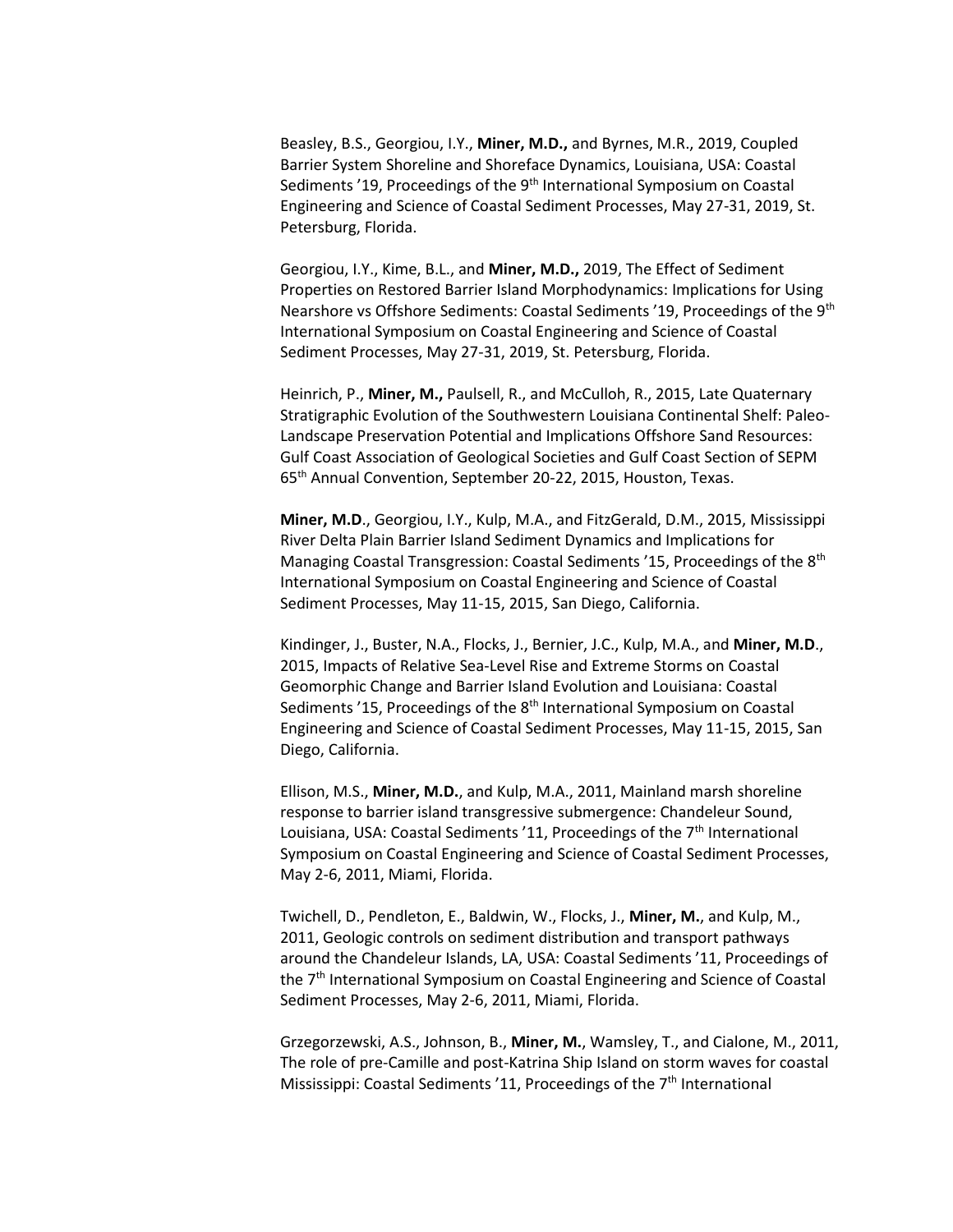Symposium on Coastal Engineering and Science of Coastal Sediment Processes, May 2-6, 2011, Miami, Florida.

**Miner, M.D.,** Kulp, M.A., Georgiou, I., FitzGerald, D., Flocks, J., Twichell, D., and Sallenger, A., 2008, The role of hurricanes in the long-term evolution of the Chandeleur Islands: Implications for barrier management: Proceedings of the 9th Biennial Basics of the Basin Research Symposium, November 5-7, 2008, New Orleans, LA, p. 75.

**Miner, M. D.**, FitzGerald, D.M., and Kulp, M.A., 2007, 1880 to 2005 Morphologic evolution of a transgressive tidal inlet, Little Pass Timbalier, Louisiana: Coastal Sediments '07, Proceedings of the 6th International Symposium on Coastal Engineering and Science of Coastal Sediment Processes, May 13-17, 2007, New Orleans, Louisiana, p. 1165-1178.

FitzGerald, D.M., Kulp, M.A., Huges, Z., Georgiou, I., **Miner, M. D.**, Penland, S., and Howes, N., 2007, Impacts of rising sea level to backbarrier wetlands, tidal inlets, and barrier islands: Barataria Coast, Louisiana: Coastal Sediments '07, Proceedings of the 6th International Symposium on Coastal Engineering and Science of Coastal Sediment Processes, May 13-17, 2007, New Orleans, Louisiana, p. 1179-1192.

### Other Publications

## Abstracts

Beasley, B., Georgiou, I.Y., and **Miner, M.,** 2018, Shoreface sediment budget influence on barrier island evolution, Louisiana, USA: Louisiana State of the Coast Conference, May 30-June 1, 2018, New Orleans, Louisiana, Book of Abstracts, p. 20.

Caffey, R., Petrolia, D., Wang, H., Georgiou, I., and **Miner, M.,** 2018, Economic and geomorphic comparison of OCS sand vs nearshore sand for coastal restoration projects: Louisiana State of the Coast Conference, May 30-June 1, 2018, New Orleans, Louisiana, Book of Abstracts, p. 41.

Kime, B., Georgiou, I., and **Miner, M.,** 2018, Geomorphic evaluation of barrier island sediment restorations: Louisiana State of the Coast Conference, May 30- June 1, 2018, New Orleans, Louisiana, Book of Abstracts, p. 161.

**Miner, M.D.**, Duplantis, B., and Mallindine, J., 2018, The Gulfwide sand inventory: Identifying significant offshore sediment resources to inform oil and gas pipeline decommissioning decisions and long-term restoration planning: Louisiana State of the Coast Conference, May 30-June 1, 2018, New Orleans, Louisiana, Book of Abstracts, p. 211.

Xu, K., Bentley, S.J., Li, C., **Miner, M.D.,** and Wilson, C., Sediment transport and infilling processes of dredge pits on Louisiana shelf: Louisiana State of the Coast Conference, May 30-June 1, 2018, New Orleans, Louisiana, Book of Abstracts, p. 338.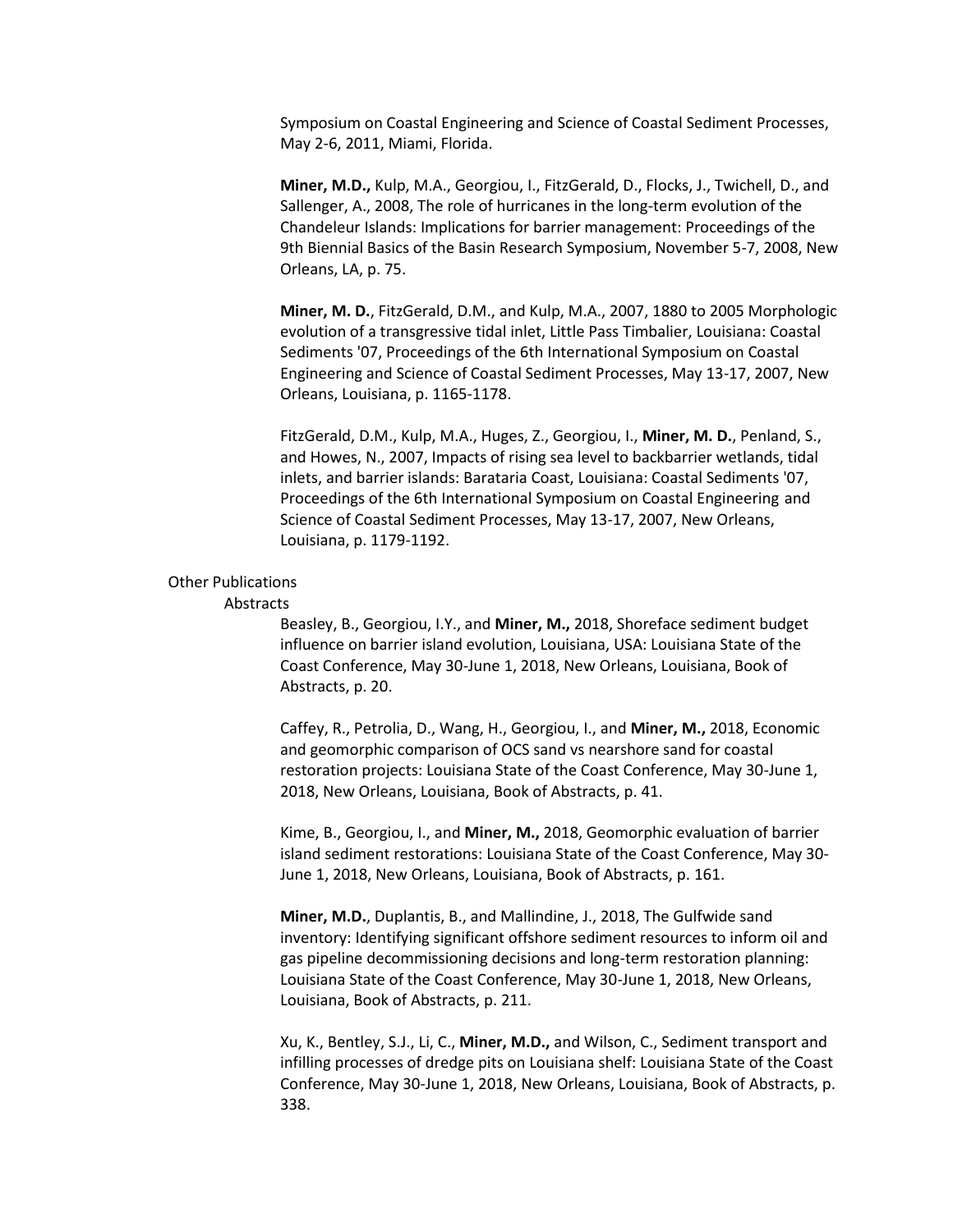Hollis, R.J., Wallace, D.J., and **Miner, M.D.**, 2017, Constraining Holocene Evolution of Shelf Bayhead Delta Deposits Offshore Mississippi, USA: 2017 AGU Fall Meeting, December 11-15, 2007, New Orleans, Louisiana. <https://agu.confex.com/agu/fm17/meetingapp.cgi/Paper/221371>

Chaytor, J.D., Baldwin, W.E., Danforth, W.W., Bentley, S.J., **Miner, M.D**., and Damour, M., 2017, New High-Resolution Multibeam Mapping and Seismic Reflection Imaging of Mudflows on the Mississippi River Delta Front: 2017 AGU Fall Meeting, December 11-15, 2007, New Orleans, Louisiana. <https://agu.confex.com/agu/fm17/meetingapp.cgi/Paper/257755>

Smith, J.E., Bentley, S.J., Courtois, A.J., Obelcz, J., Chaytor, J.D., Maloney, J.M., Georgiou, I.Y., Xu, K., and **Miner, M.D.**, 2017, Facies-dependent variations in sediment physical properties on the Mississippi River Delta Front, USA: evidence for depositional and post-depositional processes: 2017 AGU Fall Meeting, December 11-15, 2007, New Orleans, Louisiana. <https://agu.confex.com/agu/fm17/meetingapp.cgi/Paper/241016>

Chaichitehrani, N., Li, C., Xu, K., Bentley, S.J., and **Miner, M.D**., 2017, Sediment Transport over a Dredge Pit, Sandy Point Southeast, west flank of the Mississippi River during Summer Upcoast Currents: a Coupled Wave, Current and Sediment Numerical Model: 2017 AGU Fall Meeting, December 11-15, 2007, New Orleans, Louisiana.

<https://agu.confex.com/agu/fm17/meetingapp.cgi/Paper/294525>

Beasley, B., Georgiou, I.Y., and **Miner, M.D.**, 2017, Transgressive Shoreface Response in the Mississippi River Delta Shoreface Sediment Budget Influence on Barrier Island Evolution, Louisiana, USA: 2017 AGU Fall Meeting, December 11- 15, 2007, New Orleans, Louisiana. <https://agu.confex.com/agu/fm17/meetingapp.cgi/Paper/294161>

Courtois, A.J., Bentley, S.J., Xu, K., Georgiou, I.Y., Maloney, J.M., **Miner, M.D.,** Chaytor, J.D., and Smith, J., 2017, A Regional Survey of River-plume Sedimentation on the Mississippi River Delta Front: 2017 AGU Fall Meeting, December 11-15, 2007, New Orleans, Louisiana. <https://agu.confex.com/agu/fm17/meetingapp.cgi/Paper/240035> Schulze, N., Wallace, D.J., and **Miner, M.D.**, 2017, Holocene Evolution and Sediment Provenance of Horn Island, Mississippi, USA: 2017 AGU Fall Meeting, December 11-15, 2007, New Orleans, Louisiana. <https://agu.confex.com/agu/fm17/meetingapp.cgi/Paper/221004>

Obelcz, J., Xu, K., Bentley, S.J., Wood., W., Georgiou, I.Y., Maloney, J.M., and **Miner, M.D.**, 2017, Sneaky Submarine Landslides, and how to Quantify them: A Case Study from the Mississippi River Delta Front Contrasting Geophysical and Machine Learning Techniques: 2017 AGU Fall Meeting, December 11-15, 2007, New Orleans, Louisiana.

<https://agu.confex.com/agu/fm17/meetingapp.cgi/Paper/242282>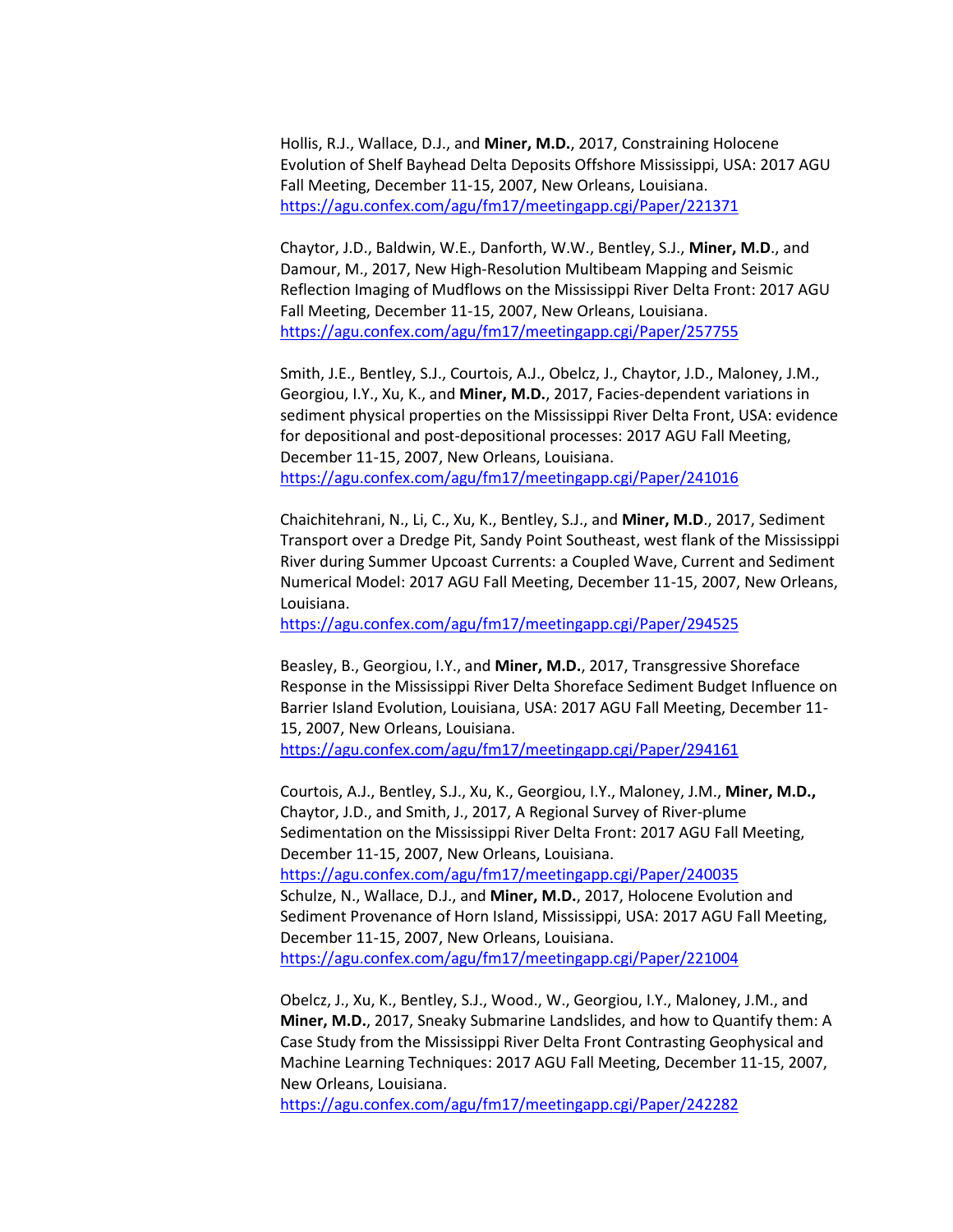Robichaux, P.A., Xu, K., Bentley, S.J., Li, C., and **Miner, M.D.**, 2017, Morphological Response of a Mud Capped Dredge Pit in Western Louisiana After Sand Excavation for Barrier Island Restoration: 2017 AGU Fall Meeting, December 11-15, 2007, New Orleans, Louisiana. <https://agu.confex.com/agu/fm17/meetingapp.cgi/Paper/244493>

Liu, H., Xu, K., Bentley, S.J., Li, C., **Miner, M.D.,** Wilson, C., and Xue, Z., 2017, Sediment Transport and Slope Stability of Ship Shoal Borrow Areas for Coastal Restoration of Louisiana: 2017 AGU Fall Meeting, December 11-15, 2007, New Orleans, Louisiana.

<https://agu.confex.com/agu/fm17/meetingapp.cgi/Paper/236691>

Xue, Z., Wilson, C., Bentley, S.J., Xu, K., Liu, H., Li, C., and **Miner, M.D.**, 2017, Quantifying Sediment Characteristics and Infilling Rate within a Ship Shoal Dredge Borrow Area, Offshore Louisiana: 2017 AGU Fall Meeting, December 11- 15, 2007, New Orleans, Louisiana. <https://agu.confex.com/agu/fm17/meetingapp.cgi/Paper/282295>

Xu, K., Bentley, S.J., Li, C., **Miner, M.D.,** Obelcz, J., O'Connor, M., Robichaux, P.A., and Wang, J., 2017, Sediment Transport and Infilling Processes of Mud-Capped Dredge Pits on Louisiana Shelf: 2017 AGU Fall Meeting, December 11- 15, 2007, New Orleans, Louisiana. <https://agu.confex.com/agu/fm17/meetingapp.cgi/Paper/265388>

Dike, C., Wallace, D.J., and Miner, M.D., 2017, Evolution of Holocene fluviodeltaic systems along the Mississippi-Alabama Shelf, USA: 2017 AGU Fall Meeting, December 11-15, 2007, New Orleans, Louisiana. <https://agu.confex.com/agu/fm17/meetingapp.cgi/Paper/240628>

Obelcz, J., Xu, K., Bentley, S.J., Georgiou, I.Y., Maloney, J., and **Miner, M.D**., 2016, Subaqueous Mudslides on the Mississippi River Delta Front: Is Seafloor Movement Driven Exclusively by Katrina-Scale Hurricanes?: Geological Society of America, 2016 South-Central Section - 50<sup>th</sup> Annual Meeting, March 21-22, 2016. Baton Rouge, Louisiana.

Xu, K., **Miner, M.D.**, Bentley, S.J., Li, C., Obelcz, J., and O'Connor, M., 2016, Assessment of Mud-Capped Dredge Pit Evolution Offshore Louisiana: Implications to Sand Excavation and Coastal Restoration: Geological Society of America, 2016 South-Central Section  $-50<sup>th</sup>$  Annual Meeting, March 21-22, 2016. Baton Rouge, Louisiana.

Maloney, J., Bentley, S.J., Xu., K., Georgiou, I., and **Miner, M.D.,** 2016, Impacts of Declining Mississippi River Sediment Load on Subaqueous Delta Front Sedimentation and Geomorphology: 2016 AGU/ASLO/TOC Ocean Sciences Meeting, February 21-26, 2016, New Orleans, Louisiana. <https://agu.confex.com/agu/os16/meetingapp.cgi/Paper/90701>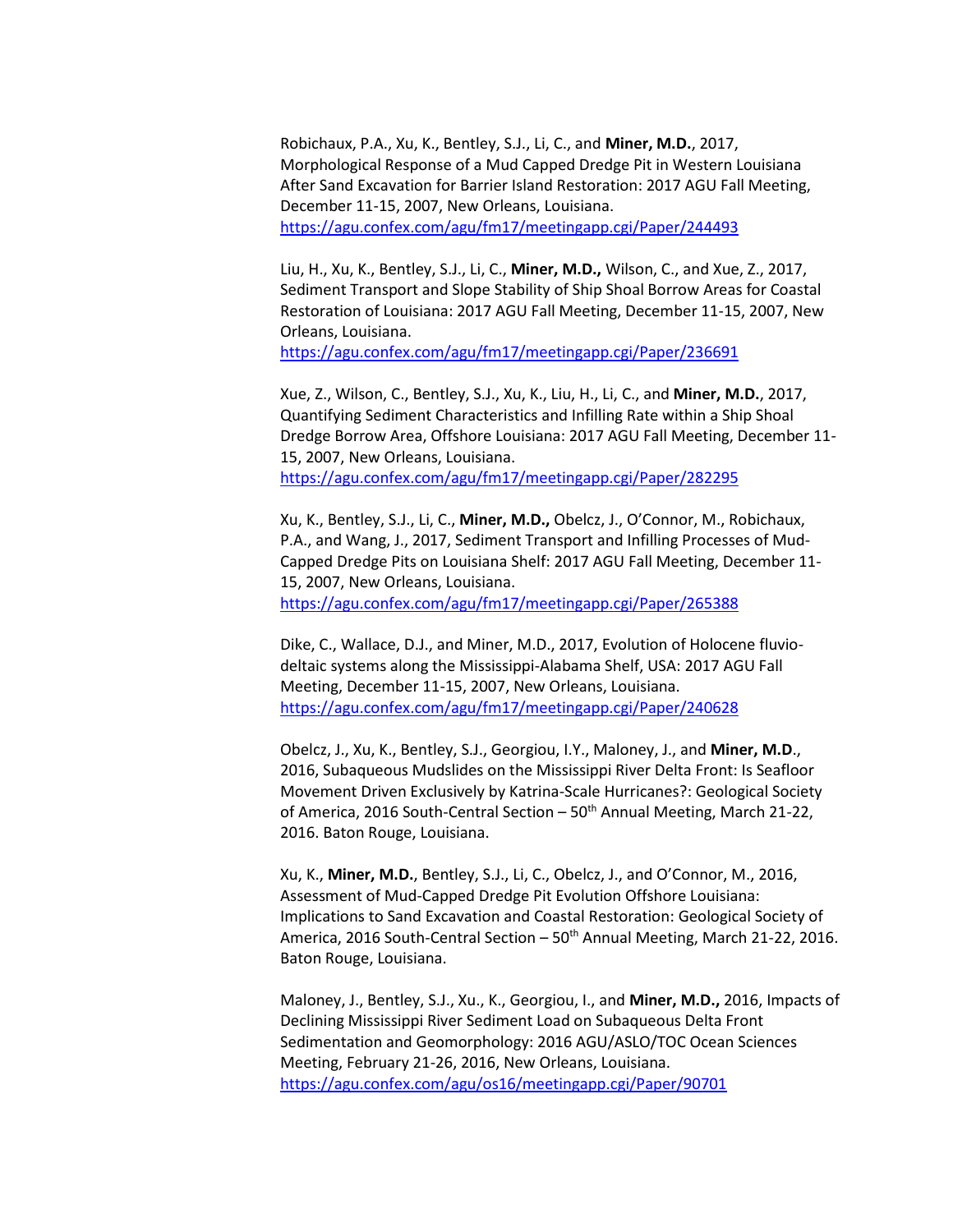Xu, K., **Miner, M.D.**, Bentley, S.J., Li, C., Obelcz, J., and O'Connor, M., 2016, Assessment of Mud-Capped Dredge Pit Evolution Offshore Louisiana: Implications to Sand Excavation and Coastal Restoration: 2016 AGU/ASLO/TOC Ocean Sciences Meeting, February 21-26, 2016, New Orleans, Louisiana. <https://agu.confex.com/agu/os16/meetingapp.cgi/Paper/91793>

Obelcz, J., Xu, K., Bentley, S., Li, C., **Miner, M.D.,** and O'Connor, M., 2016, Evolution of Mud-Capped Dredge Pits Following Excavation: Sediment Trapping and Slope Instability: 2016 AGU/ASLO/TOC Ocean Sciences Meeting, February 21-26, 2016, New Orleans, Louisiana.

<https://agu.confex.com/agu/os16/meetingapp.cgi/Paper/90550>

Keller, G., Bentley, S., Xu, K., Georgiou, I., **Miner, M.D.,** Obelcz, J. and Maloney, J., 2016, Geochronology of Mudflow Deposits on the Mississippi River Delta Front, Louisiana, USA: 2016 AGU/ASLO/TOC Ocean Sciences Meeting, February 21-26, 2016, New Orleans, Louisiana. <https://agu.confex.com/agu/os16/meetingapp.cgi/Paper/91536>

Georgiou, I, Bentley, S.J., Xu, K., Maloney, J., **Miner, M.D**., Keller, G., and Obelcz, J., 2016, Mississippi River Delta front loading mechanisms using non-linear wave modeling: 2016 AGU/ASLO/TOC Ocean Sciences Meeting, February 21-26, 2016, New Orleans, Louisiana.

<https://agu.confex.com/agu/os16/meetingapp.cgi/Paper/93803>

O'Connor, M., Bentley, S.J., Xu, K., Obelcz, J., Li, C., and **Miner, M.D.,** 2016, Sediment infilling of Louisiana continental-shelf dredge pits: a record of sedimentary processes in the Northern Gulf of Mexico: 2016 AGU/ASLO/TOC Ocean Sciences Meeting, February 21-26, 2016, New Orleans, Louisiana. <https://agu.confex.com/agu/os16/meetingapp.cgi/Paper/91817>

Xu, K., **Miner, M.D.,** Bentley, S.J., Li, C., Chaichiterhrani, N., Obelcz, J., and Wang, J., 2015, Assessment of Mud-Capped Dredge Pit Evolution Offshore Louisiana: American Shore and Beach Preservation Association 2015 National Coastal Conference, October 13-16, 2015, New Orleans, Louisiana. <http://www.asbpa.org/conferences/2015abstracts/XuK.docx>

Chaichitehrani, N., Li, C., Xu, K., Bentley, S.J., and **Miner, M.D**., 2015, Numerical Simulation of Tidal and Wind-Driven Currents in the Louisiana Bight and Its Interaction with Bathymetric Evolution of a Mud-Capped Dredge Pit: American Shore and Beach Preservation Association 2015 National Coastal Conference, October 13-16, 2015, New Orleans, Louisiana.

Heinrich, P.V, McCulloh, R.P, **Miner, M.D.,** Paulsell, R., and Milner, R., 2015, Mapping of Late Quaternary Paleovalleys on the Outer Continental Shelf Offshore Louisiana: 31<sup>st</sup> Annual Louisiana Remote Sensing and GIS Workshop, May 12-13, 2015, Baton Rouge, Louisiana, [http://lagic.lsu.edu/rsgis/2015/downloads/rsgis\\_abstracts\\_2015.pdf.](http://lagic.lsu.edu/rsgis/2015/downloads/rsgis_abstracts_2015.pdf)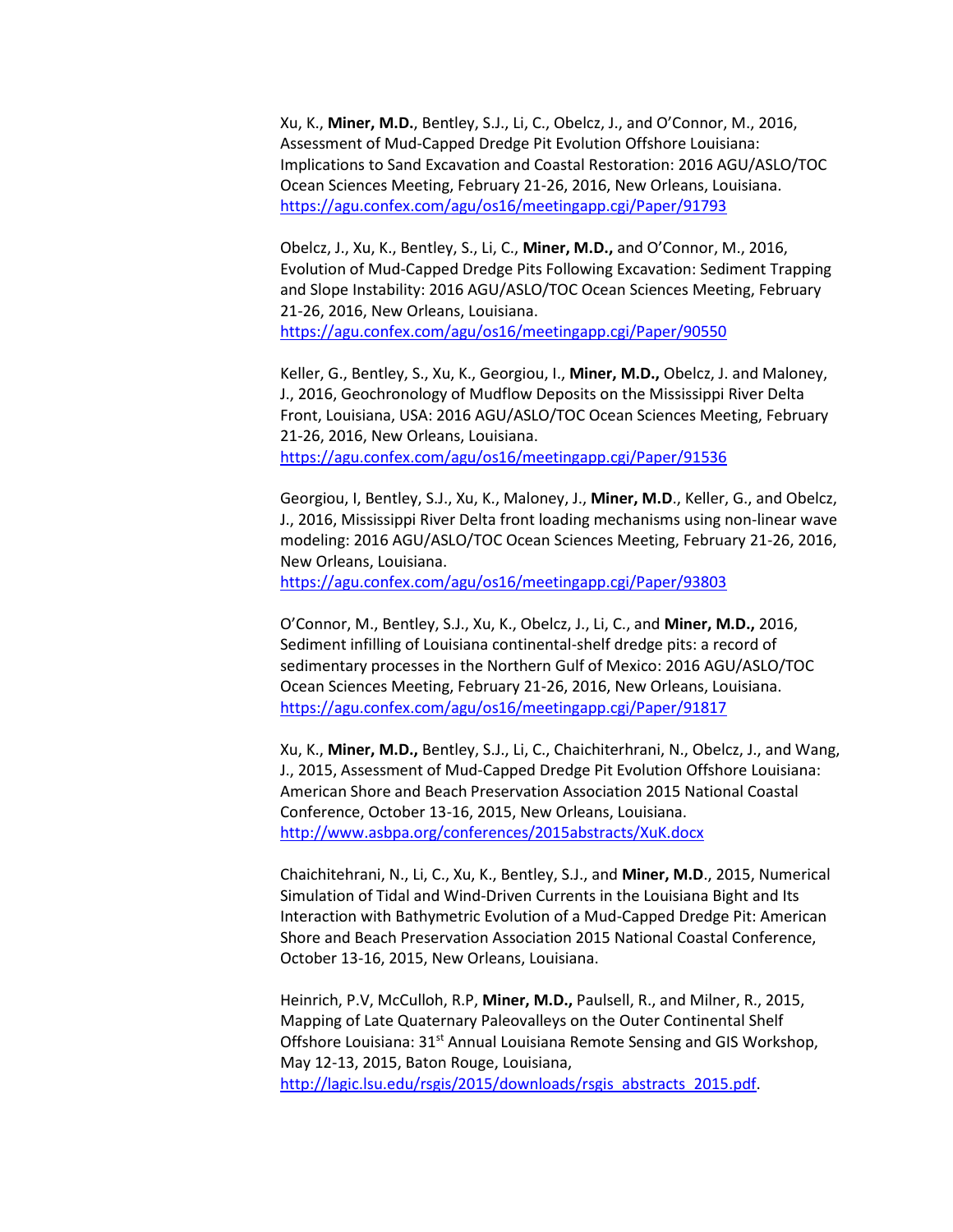Maloney, J., Bentley, S.J., Obelcz, J., Xu, K., **Miner, M.D.,** Georgiou, I.Y., Hanegan, K., and Keller, G., 2014, Assessing Subaqueous Mudflow Hazard on the Mississippi River Delta Front, Part 1: A Historical Perspective on Mississippi River Delta Front Sedimentation: EOS Transactions of the American Geophysical Union, Fall Meeting Supplement, Abstract no. OS33B-1061.

Obelcz, J., Xu, K., Bentley, S.J., Georgiou, I.Y., Maloney, J., **Miner, M.D.,**  Hanegan, K., and Keller, G., 2014, Assessing Subaqueous Mudflow Hazard on the Mississippi River Delta Front, Part 1: A Historical Perspective on Mississippi River Delta Front Sedimentation: EOS Transactions of the American Geophysical Union, Fall Meeting Supplement, Abstract no. OS33B-1062.

Kolker, A.S, Esposito, C.R., Georgiou, I., **Miner, M.D.,** and Weathers, D., 2012, Sediment Dynamics and Hydrodynamics in Developing Crevasse Splays in the Lowermost Mississippi River: Implications for Delta Restoration, Geological Society of America, Abstracts with Programs, v. 44, no. 7, p. 183.

Kolker, A.S, **Miner, M.D.,** and Weathers, D., 2011, Sediment Dynamics at the West Bay Mississippi River Diversion, Geological Society of America, Abstracts with Programs, v. 43, no. 3, p. 46.

Hughes, Z.J., Howes, N.C., FitzGerald, D.M., Georgiou, I.Y., Kulp, M.A., **Miner, M.D**., Smith, J.M., and Barras, J.A., 2010. Wetland loss during hurricanes: failure of low salinity marshes in Breton Sound. Louisiana State of the Coast Conference, Baton Rouge, LA. Abs. with Programs.

Ellison, M.S., **Miner, M.D.,** and Kulp, M.A., 2010, Mainland Marsh Shoreline Response to Barrier Island Transgressive Submergence: Chandeleur Sound, Louisiana, USA: Geological Society of America, Abstracts with Programs, v. 42, no. 5, p. 542.

**Miner, M.D.,** Georgiou, I.Y., FitzGerald, D.M., Kulp, M.A., Flocks, J.G., and Twichell, D.C., 2010, The Chandeleur Islands as an Analog for Understanding Barrier Response to Sea-Level Rise and Increased Storminess: Geological Society of America, Abstracts with Programs, v. 42, no. 1.

**Miner, M.D.,** Kulp, M.A., and FitzGerald, D.M., 2010, Stratigraphic Architecture of Transgressive Tidal Inlet Fill: American Association of Petroleum Geologists Annual Convention, April 12-15, 2010, New Orleans, Louisiana.

Kulp, M.A., FitzGerald, D., **Miner, M.D**, and Georgiou, I., 2010, Geoscience-Based Management of the Transgressive Mississippi River Delta: Considerations for the Next Century: American Association of Petroleum Geologists Annual Convention, April 12-15, 2010, New Orleans, Louisiana.

Ellison, M.S., **Miner, M.D.,** and Kulp, M.A., 2010, Mainland Marsh Shoreline Response to Barrier Island Transgressive Submergence: Preliminary Results from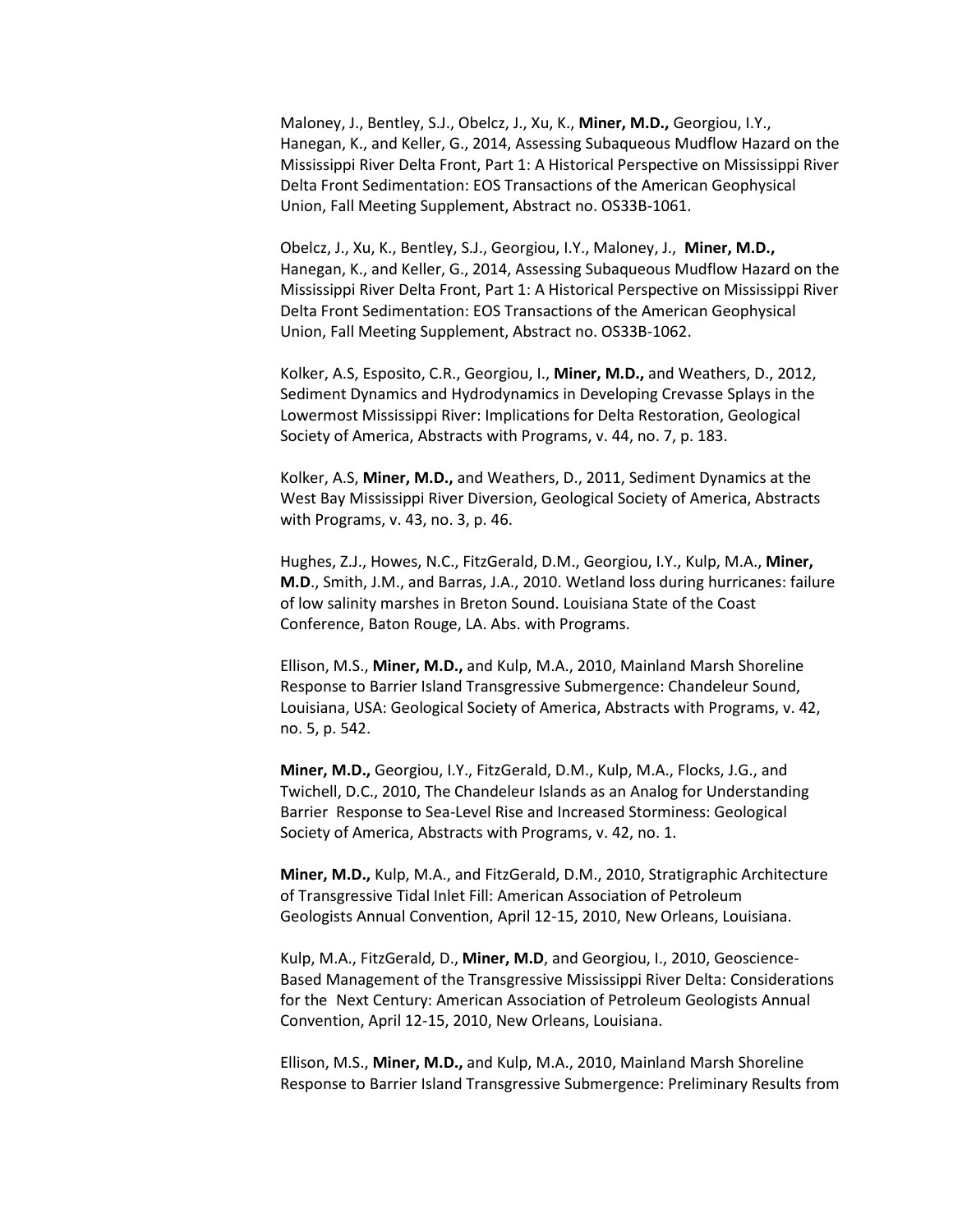Chandeleur Sound, USA: American Association of Petroleum Geologists Annual Convention, April 12-15, 2010, New Orleans, Louisiana.

**Miner, M.D.,** Georgiou, I.Y., Kulp, M.A., FitzGerald, D.M., Twichell, D., Flocks, J., and Lavoie, D., 2009, Geomorphic-Based Barrier Island Transgression Management, Chandeleur Islands, Louisiana: Geological Society of America, Abstracts with Programs, v. 41, no. 7, p. 583.

Flocks, J.G., Twichell, D., Pendleton, E., Baldwin, W. and **Miner, M.,** 2009, The Geologic Framework of the Chandeleur Islands, Louisiana, Insight Into the History and Fate of a Fragile Ecosystem: Geological Society of America, Abstracts with Programs, v. 41, no. 1, p. 8.

Flocks, J.G., Lavoie, D.L., Twichell, D.C., and **Miner, M.D.,** 2008, Assessing the stability of our barrier islands, northern Gulf of Mexico, *in* Lavoie, D.L et al. (eds.), USGS Gulf Coast Science Conference and Florida Integrated Science Center meeting; proceedings with abstracts, U.S.Geological Survey, Open File Report OF 2008-1329, p. 49.

Howes, N., FitzGerald, D.M., Georgiou, I., Hughes, Z.J., **Miner, M.**, and Kulp, M., 2008, Tidal Hydraulics and Morphological Response to Wetland Loss in Barataria Bay, Louisiana: EOS Transactions of the American Geophysical Union, v. 89, no. 53, Fall Meeting Supplement, Abstract no. OS33D-05.

**Miner,M.D.,** Kulp, M.A., Georgiou, I., FitzGerald, D., Flocks, J., Twichell, D., and Sallenger, A., 2008, The Role of Hurricanes in the Long-Term Evolution of the Chandeleur Islands: Implications for Barrier Management: Proceedings of the 9th Biennial Basics of the Basin Research Symposium, November 5-7, 2008, New Orleans, LA, p. 75.

**Miner, M.D.,** Kulp, M.A., Flocks, J.G., Twichell, D., FitzGerald, D., and Lee, D., 2008, Regional Coastal Evolution along the Mississippi River Delta Plain: Geological Society of America, Abstracts with Programs, v. 40

Kulp, M.A., FitzGerald, D.M., **Miner, M.D.,** and Georgiou, I.Y., 2008, Geologic Considerations for the Management of the Transgressive Mississippi River Delta Plain: Geological Society of America, Abstracts with Programs, v. 40.

Twichell, D., Flocks, J.G., **Miner, M.D.,** Baldwin, W., Pendleton, E.A., Kulp, M., and Georgiou, I., 2008, Assessing the Importance of Shoreward vs. Alongshore Sand Transport during the Late Holocene Evolution of the Chandeleur Islands, LA: Geological Society of America, Abstracts with Programs, v. 40

Georgiou, I., Kulp, M.A., **Miner, M.D**., Flocks, J.G., and Twichell, D.C., 2008, Preliminary Assessment of Transport Trends in a Transgressive Barrier Island Chain Using Multidimensional Numerical Models: Geological Society of America, Abstracts with Programs, v. 40.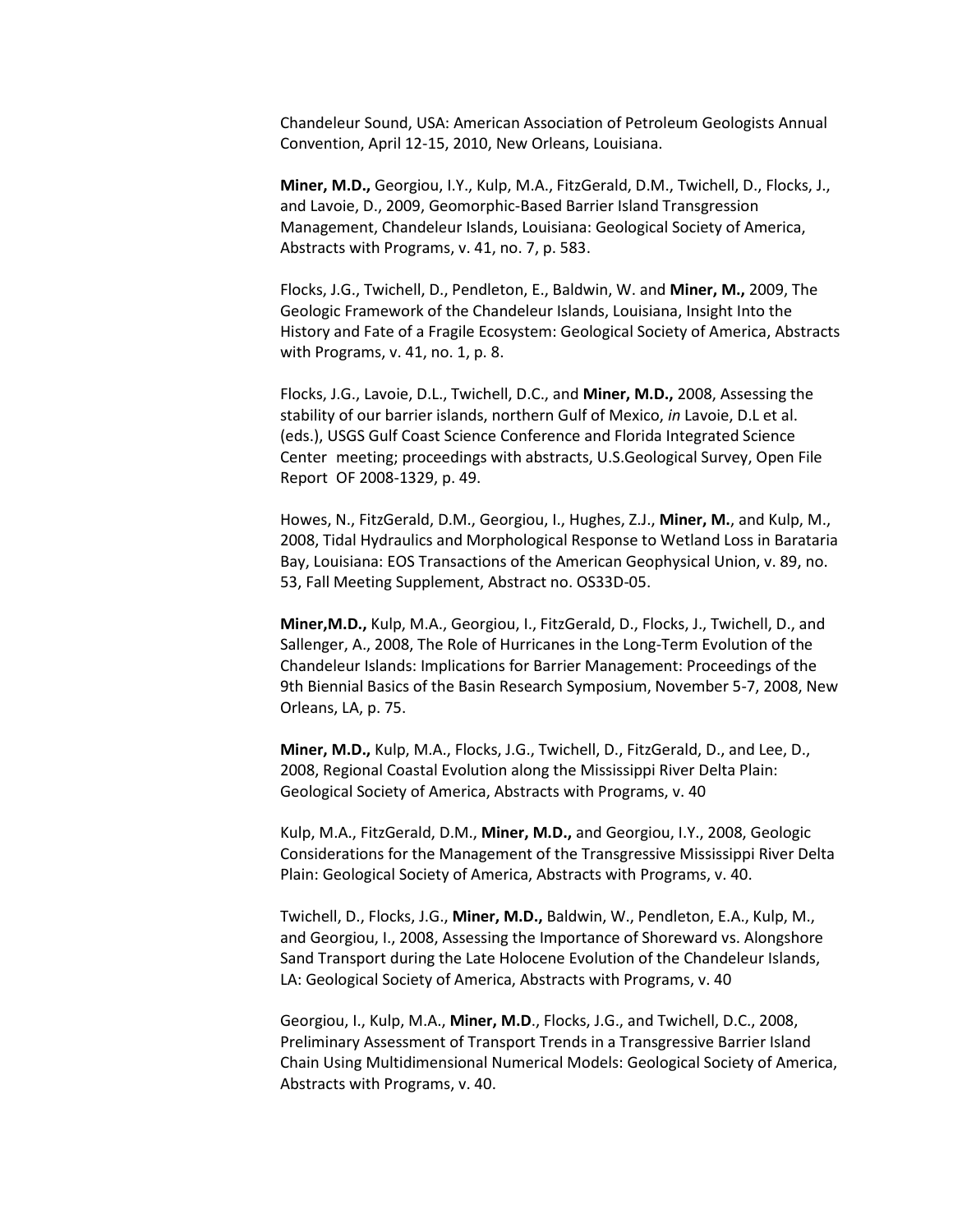**Miner, M.D.,** Kulp, M.A., Georgiou, I., Flocks, J.G., Twichell, D., Sallenger, A., and FitzGerald, D.M., 2008, The Role of Hurricanes in Long-Term Morphologic Evolution of the Chandeleur Islands, Louisiana: Association of Environmental and Engineering Geologists, Programs with Abstracts, v. 51, p. 76.

**Miner, M.D**., Kulp, M.A., Flocks, J.G., and FitzGerald, D.M., 2008, Regional Coastal Evolution in Response to Rapid Relative Sea-level Rise and Wetland Loss, South-Central Louisiana: Association of Environmental and Engineering Geologists, Programs with Abstracts, v. 51, p. 76.

Flocks, J., Twichell, D., Baldwin, W., Pendleton, E., **Miner, M.**, and Kulp, M.A., 2008, Shallow Stratigraphic Framework and Evolution of the Northern Chandeleur Islands, Louisiana: Association of Environmental and Engineering Geologists, Programs with Abstracts, v. 51, p. 63.

Howes, N., FitzGerald, D., Georgiou, I., Hughes, Z., Kulp, M., and **Miner, M.D**., 2008, Hydrodynamics in Barataria Bay, Louisiana: Association of Environmental and Engineering Geologists, Programs with Abstracts, v. 51, p. 70.

**Miner, M.D.**, Kulp, M.A., Georgiou, I.Y., Sallenger, A., FitzGerald, D.M., Flocks, J. and Twichell, D., 2008, Sediment Transport Trends along the Chandeleur Islands, Louisiana: Implications for Island Sustainability and Barrier Island Management: 2008 AGU, ASLO, OS, and ERF Joint Oceans Sciences Meeting, Orlando, Florida, March 2-7, 2008.

Twichell, D.C., Baldwin, W.E., Flocks, J.G., Pendleton, E.A., **Miner, M.D.**, and Kulp, M.A., 2008, Subsurface Control on Sea-floor Erosional Processes Offshore of the Chandeleur Islands, LA: 2008 AGU, ASLO, OS, and ERF Joint Oceans Sciences Meeting, Orlando, Florida, March 2-7, 2008.

Flocks, J., Twichell, D., Baldwin, W., **Miner, M.**, and Kulp, M., 2008, Influence of Antecedent Geology on Barrier Island Development, Northern Chandeleur Islands, Louisiana: 2008 AGU, ASLO, OS, and ERF Joint Oceans Sciences Meeting, Orlando, Florida, March 2-7, 2008.

**Miner, M.D.**, Kulp, M.A., and Penland, S., 2007, Transgressive Submergence of Barrier Islands: The Role of Multiple Hurricane Impacts on the Southern Chandeleur Islands, Louisiana: Geological Society of America, Abstracts with Programs, v. 39, no. 6.

Kulp, M.A., FitzGerald, D.M., **Miner, M.D.**, Georgiou, I., and Penland, S., 2007, The Demise of the Chandeleur Islands In Southeastern Louisiana: Not Yet!: Geological Society of America, Abstracts with Programs, v. 39, no. 6.

Kulp, M.A., **Miner, M.D.**, Martinez, L., and Penland, S., 2007, A lesson in rapid geomorphic change: The impact of the 2005 hurricane season on Louisiana barrier island systems, Program and Abstracts 2007 Annual Meeting of the Association of American Geographers, San Francisco, California.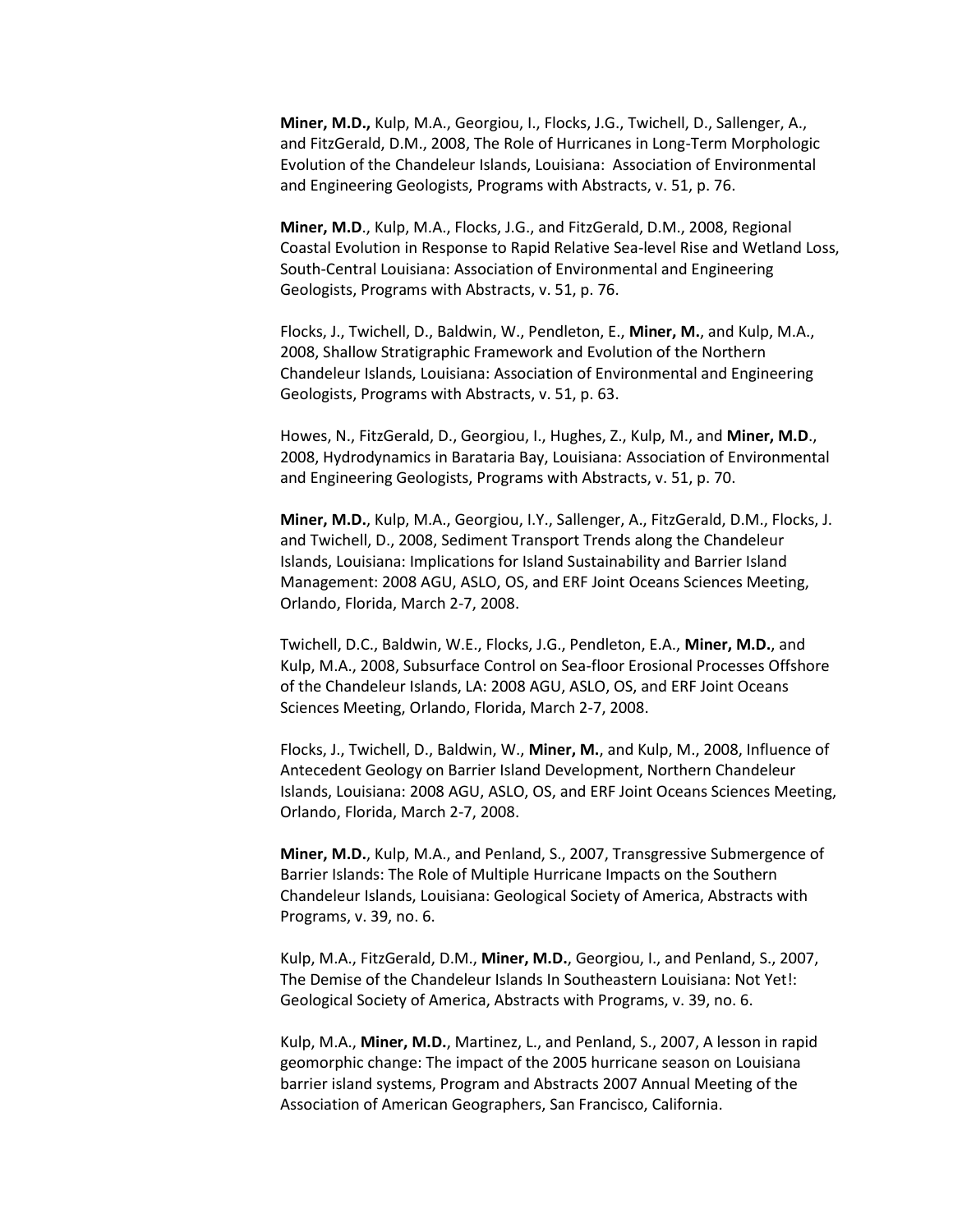**Miner, M.D.**, Kulp, M.A., and FitzGerald, D., 2006, Rapid morphologic changes to a transgressive tidal inlet due to the active 2005 hurricane season, Little Pass Timbalier, Louisiana: Gulf Coast Association of Geological Societies Transactions, v. 56, p. 603.

**Miner, M. D.**, Kulp, M.A., and FitzGerald, D. M., 2005, Morphologic and Stratigraphic evolution of a transgressive tidal inlet, Little Pass Timbalier, Louisiana: NOGS Log, v. 45, no. 11, p. 8.

FitzGerald, D. M., Georgiou, I., Hughes, Z., Kulp, M., **Miner, M. D.**, and Penland, S., 2005, Backbarrier and Sea Level Controls on Tidal Prism and their Subsequent Impacts on adjacent Barrier Islands: Gulf Coast Association of Geological Societies Transactions, v. 55, p. 223.

### Field Guides

Kulp, M.A., **Miner, M.D.**, FitzGerald, D.M., and Penland, S., 2007, Geology of the Louisiana Coastal Zone: Implications for Coastal Management and Restoration: University of New Orleans, Pontchartrain Institute for Environmental Sciences, Field Guide 07-001, 45 p.

### Technical Reports

**Miner, M.D.**, Weathers, D., Kulp, M.A., and Rafferty, R., 2012, Louisiana Barrier Island Comprehensive Monitoring Program (BICM), Volume 3: Bathymetry and Historical Seafloor Change 1869-2007, Part 4: Historical Seafloor Change Analysis: University of New Orleans - Pontchartrain Institute for Environmental Sciences, Submitted to Louisiana Department of Natural Resources and Coastal Protection and Restoration Authority of Louisiana, 44 p.

Georgiou, I., Weathers, H.D., Kulp, M.A., **Miner, M.**, and Reed, D.J., 2011, Interpretation of Regional Sediment Transport Pathways Using Subsurface Geologic Data, Final Report submitted to U.S. Army Corps of Engineers, Cooperatve Ecosystems Studies Unit Contract W912HX-09-2-0027, 18 p.

Thomson, G., **Miner, M.,** Wycklendt, A., and Rees, M., 2010, MRGO Ecosystem Restoration Feasibility Study – Chandeleur and Breton Islands: Boca Raton, Florida: Coastal Planning & Engineering, Inc. and University of New Orleans-Pontchartrain Institute for Environmental Sciences, 100p. (Report prepared for US Army Corps of Engineers under contract to URS).

**Miner, M.D**., Weathers, D., Rafferty, R., Fischer, D., Ranson, A., McCarty, P. and Brown, M., 2010, Bathymetry and 1871 to 2009 Seafloor Change for Southeastern Lake Pontchartrain, Louisiana: Pontchartrain Institute for Environmental Sciences, University of New Orleans, New Orleans, Louisiana, 14 p. with 6 digital appendices.

Weathers, D., **Miner, M.,** Rafferty, R., and Ranson, A., 2009, Bathymetric Survey and Seafloor Mapping of the Mississippi River-Gulf Outlet (MRGO): New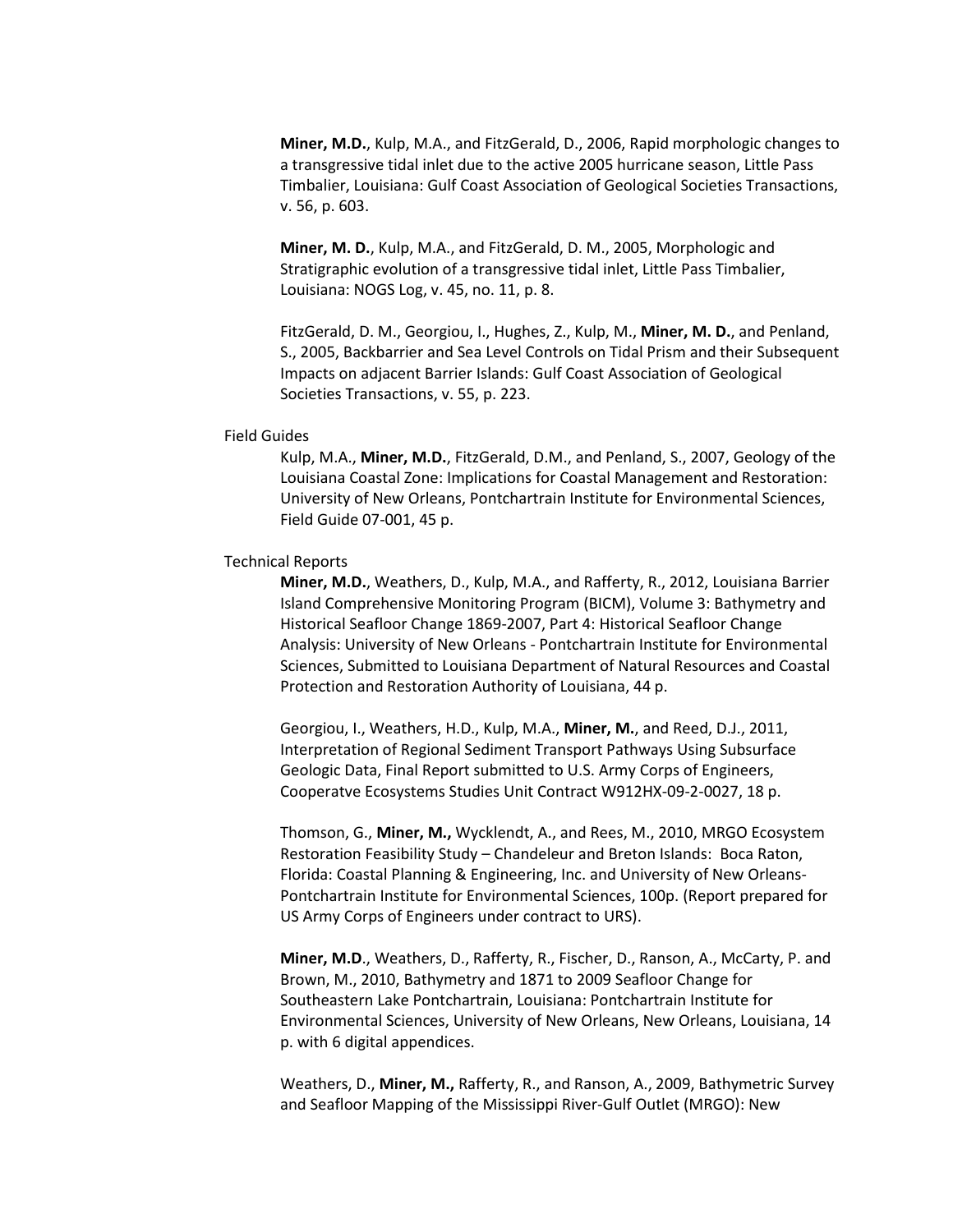Orleans, Louisiana, Pontchartrain Institute for Environmental Sciences, University of New Orleans. (Report prepared for Lake Pontchartrain Basin Foundation).

**Miner, M.D.,** Kulp, M., Weathers, H.D., and Flocks, J., 2009, Chapter D. Historical (1869–2007) sea floor evolution and sediment dynamics along the Chandeleur Islands, in Lavoie, D. (ed.), Sand resources, regional geology, and coastal processes of the Chandeleur Islands coastal system—an evaluation of the Breton National Wildlife Refuge: U.S. Geological Survey Scientific Investigations Report 2009–5252, p. 47–74.

Fearnley, S., **Miner, M.**, Kulp, M., Bohling, C., Martinez, L., and Penland, S., 2009, Chapter A. Hurricane impact and recovery shoreline change analysis and historical island configuration—1700s to 2005, in Lavoie, D. (ed.), Sand resources, regional geology, and coastal processes of the Chandeleur Islands coastal system—an evaluation of the Breton National Wildlife Refuge: U.S. Geological Survey Scientific Investigations Report 2009–5252, p. 7–26.

Lavoie, D., **Miner, M.,** Georgiou, I.Y., Fearnley, S., Sallenger, A.H., Jr., Williams, S.J., Twichell, D., Flocks, J., and Kulp, M., 2009, Chapter I. Summary and discussion, in Lavoie, D. (ed.), Sand resources, regional geology, and coastal processes of the Chandeleur Islands coastal system—an evaluation of the Breton National Wildlife Refuge: U.S. Geological Survey Scientific Investigations Report 2009–5252, p. 169–180.

**Miner, M.D.,** Kulp, M., Flocks, J., Twichell, D., Penland, S., Martinez, L., Motti, J., Weathers, DeWitt, N., Reynolds, B.J., Baldwin, W., Danforth, B., Worley, C., Bergeron, E., Ferina, N., McCarty, P., Brown, M. and Torres, J., 2009, Louisiana Barrier Island Comprehensive Monitoring Program, Volume 3: South-Central Louisiana and Northern Chandeleur Islands, Bathymetry and Historical Seafloor Change 1873- 2006, Part 1: Methods and Error Analysis for Bathymetry, University of New Orleans - Pontchartrain Institute for Environmental Sciences and US Geological Survey, Submitted to Louisiana Department of Natural Resources, 44 p.

**Miner, M.D.,** Kulp, M., Flocks, J., Twichell, D., Martinez, L., Motti, J., Weathers, DeWitt, N., Reynolds, B.J., Baldwin, W., Danforth, B., Worley, C., Bergeron, E., Ferina, N., McCarty, P., Brown, M. and Torres, J., 2009, Louisiana Barrier Island Comprehensive Monitoring Program, Volume 3: South-Central Louisiana and Northern Chandeleur Islands, Bathymetry and Historical Seafloor Change 1873- 2006, Part 2: Bathymetry Maps, University of New Orleans - Pontchartrain Institute for Environmental Sciences and US Geological Survey, Submitted to Louisiana Department of Natural Resources, 26 p.

**Miner, M.D.,** Kulp, M., Flocks, J., Twichell, D., Penland, S., Martinez, L., Motti, J., Weathers, DeWitt, N., Reynolds, B.J., Baldwin, W., Danforth, B., Worley, C., Bergeron, E., Ferina, N., McCarty, P., Brown, M. and Torres, J., 2009, Louisiana Barrier Island Comprehensive Monitoring Program, Volume 3: Bathymetry and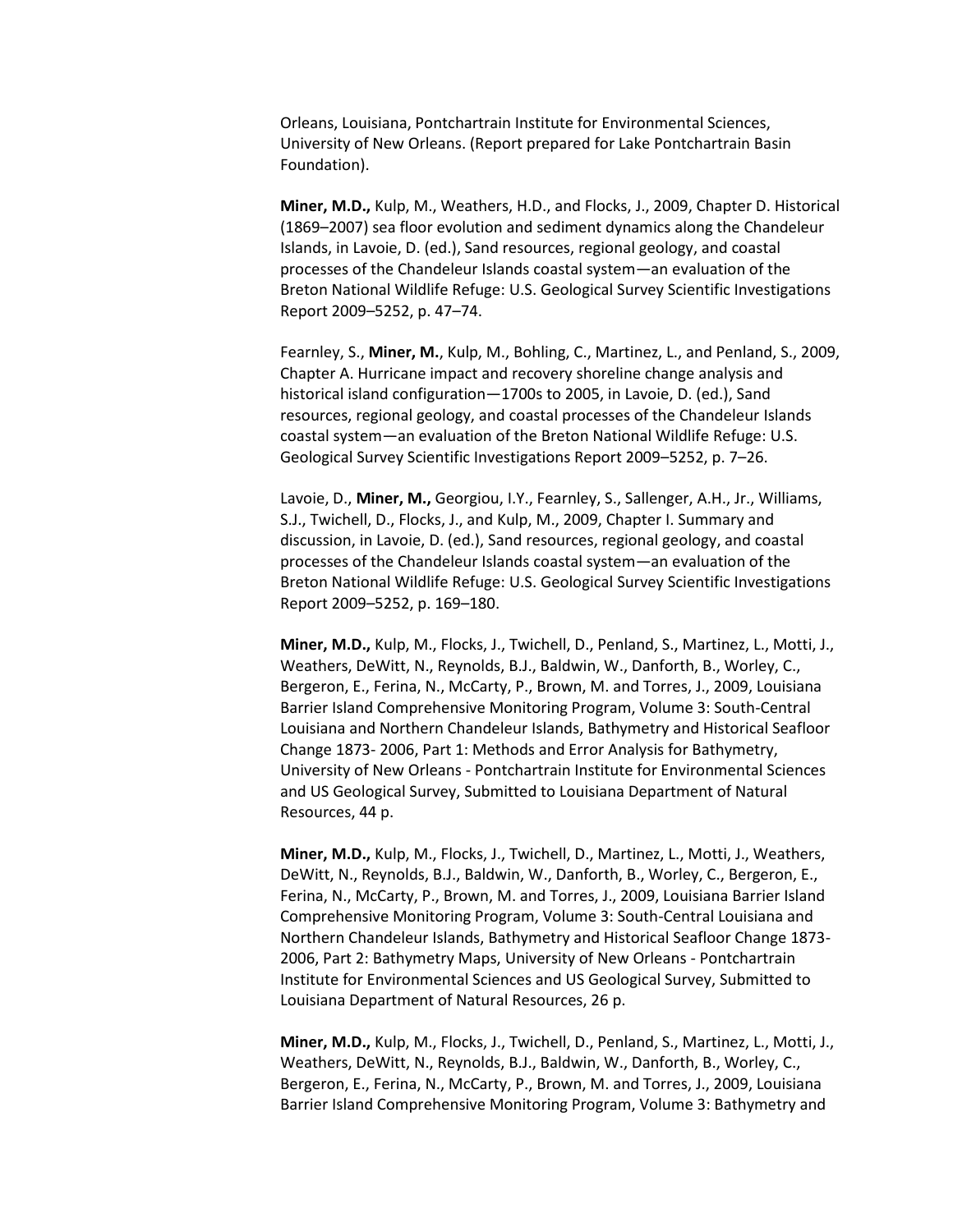Historical Seafloor Change 1869 – 2007, Part 3: Southern Chandeleur Islands and Western Chenier Beaches, Bathymetry Maps, University of New Orleans - Pontchartrain Institute for Environmental Sciences submitted to Louisiana Department of Natural Resources, 16 p.

Fearnley, S., Brien, L., Martinez, L., **Miner, M.,** Kulp, M., and Penland, S., 2009, Louisiana Barrier Island Comprehensive Monitoring Program (BICM), Volume 5: Chenier Plain, South-Central Louisiana, and Chandeleur Islands, Habit Mapping and Change Analysis: 1996 to 2005, Part 1: Methods for Habitat Mapping and Change Analysis 1996 to 2005, University of New Orleans - Pontchartrain Institute for Environmental Sciences submitted to Louisiana Department of Natural Resources, 11 p.

Fearnley, S., Brien, L., Martinez, L., **Miner, M.,** Kulp, M., and Penland, S., 2009, Louisiana Barrier Island Comprehensive Monitoring Program (BICM), Volume 5: Chenier Plain, South-Central Louisiana, and Chandeleur Islands, Habitat Mapping and Change Analysis: 1996 to 2005, Part 2: Habitat, Habitat Change, Land Loss, and Mosaic Maps, University of New Orleans - Pontchartrain Institute for Environmental Sciences submitted to Louisiana Department of Natural Resources, 276 p.

Fearnley, S., Brien, L., Martinez, L., **Miner, M.,** Kulp, M., and Penland, S., 2009, Louisiana Barrier Island Comprehensive Monitoring Program (BICM), Volume 5: Chenier Plain, South-Central Louisiana, and Chandeleur Islands, Habitat Mapping and Change Analysis: 1996 to 2005, Part 3: Habitat Class Tables Habitat Change Tables, and Final Statistics, University of New Orleans - Pontchartrain Institute for Environmental Sciences submitted to Louisiana Department of Natural Resources, 78 p.

Fearnley, S., Brien, L., Martinez, L., **Miner, M.,** Kulp, M., and Penland, S., 2009, Louisiana Barrier Island Comprehensive Monitoring Program (BICM), Volume 5: Chenier Plain, South-Central Louisiana, and Chandeleur Islands, Habitat Mapping and Change Analysis: 1996 to 2005, Part 4: Results and Interpretation of the Habitat Mapping and Change Analysis, University of New Orleans - Pontchartrain Institute for Environmental Sciences submitted to Louisiana Department of Natural Resources, 28 p.

Fearnley, S., Brien, L., Martinez, L., **Miner, M.,** Kulp, M., and Penland, S., 2009, Louisiana Barrier Island Comprehensive Monitoring Program (BICM), Timbalier Island (TE-40) Habitat Mapping and Change Analysis: 2005 to 2006, Final Report, University of New Orleans - Pontchartrain Institute for Environmental Sciences submitted to Louisiana Department of Natural Resources, 16 p.

Nayegandhi, A., Brock, J.C., Wright, C.W., **Miner, M.D.,** Yates, X., and Bonisteel, J.M., 2009, EAARL Coastal Topography - Pearl River Delta: Bare Earth: USGS Data Series 416, DVD-ROM.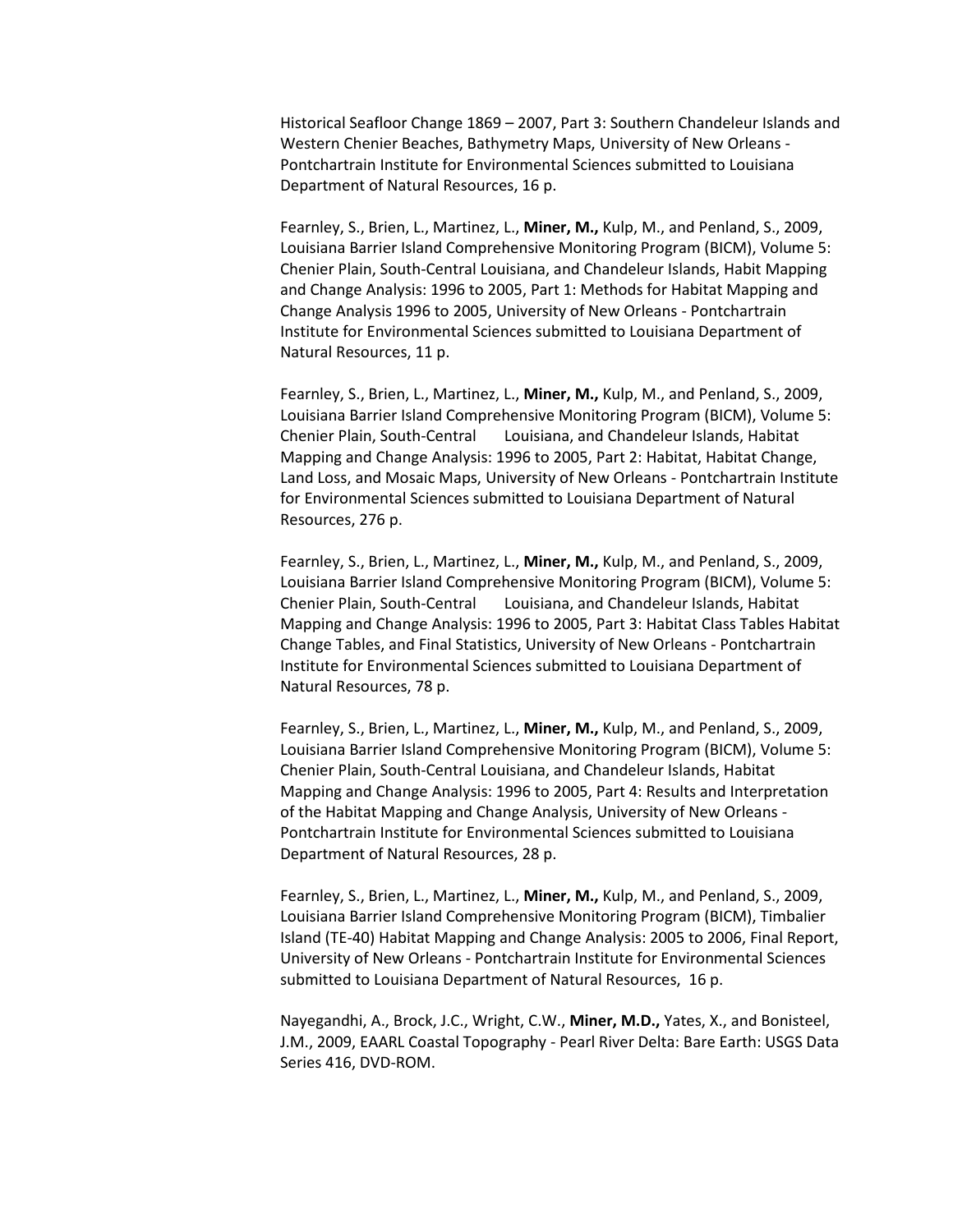Nayegandhi, A., Brock, J.C., Wright, C.W., **Miner, M.D.,** Yates, X., and Bonisteel, J.M., 2009, EAARL Coastal Topography - Pearl River Delta: First Surface: USGS Data Series 417, DVD-ROM.

FitzGerald, D.M., Howes, N., Hughes, Z., Kulp, M.A., Georgiou, I., and **Miner, M.D**., 2008, Evolving wetlands and field and modeling studies, Annual CIRP Technology-Transfer Workshop Estuarine Design and Research Needs: Navigation Channels, Estuarine Vegetation, Placement of Dredged Sediments, and Long-term Estuary Evolution, vol. 9, 43 p.

Brown, M., Weathers, D., **Miner, M.,** McCarty, P. and Kulp, M., 2006, Core Descriptions and Grain-Size Analyses for the Whiskey Island Back-Barrier Marsh Creation: LDNR Project No. TE-50: Coastal Research Laboratory, University of New Orleans, Pontchartrain Institute for Environmental Sciences, Technical Report 06-003, Prepared for Ocean Surveys Inc., 151 p.

Calderon, K., Dadisman, S.V., Flocks, J., Kulp, M.A., **Miner, M.D**., Wiese, D.S. and Harrison, A.S., 2005, Archive of digital boomer and chirp seismic reflection data collected during USGS cruise 04SCC01, Terrebonne, Timbalier, and Barataria Bays and Lake Pelto, Louisiana, June and July 2004: U.S. Geological Survey Data Series 237, DVD-ROM.

## *Participation at Professional Meetings*  Presentations

**Miner, M.D.**, Duplantis, B., and Mallindine, J., 2018, The Gulfwide sand inventory: Identifying significant offshore sediment resources to inform oil and gas pipeline decommissioning decisions and long-term restoration planning: Louisiana State of the Coast Conference, May 30-June 1, 2018, New Orleans, Louisiana.

**Miner, M.D.**, 2017, Gulf-wide Offshore Sand Resources Inventory: Gulf of Mexico Alliance All Hands Meeting: March 29-31, 2017, Houston, Texas.

**Miner, M.D.**, 2016, Managing Offshore Sand Resources for Gulf Coast Restoration: 8<sup>th</sup> National Summit on Coastal and Estuarine Restoration and 25<sup>th</sup> Biennial Meeting of the Coastal Society, December 10-15, 2016, New Orleans, Louisiana.

**Miner, M.D.**, 2016, BOEM Gulf of Mexico Region Marine Minerals Program (invited): Air and Waste Management Association 109<sup>th</sup> Annual Conference and Exhibition, June 20-23, New Orleans, Louisiana.

**Miner, M.D.,** Kulp, M.A., and FitzGerald, D.M., 2010, Stratigraphic Architecture of Transgressive Tidal Inlet Fill: American Association of Petroleum Geologists Annual Convention, April 12-15, 2010, New Orleans, Louisiana.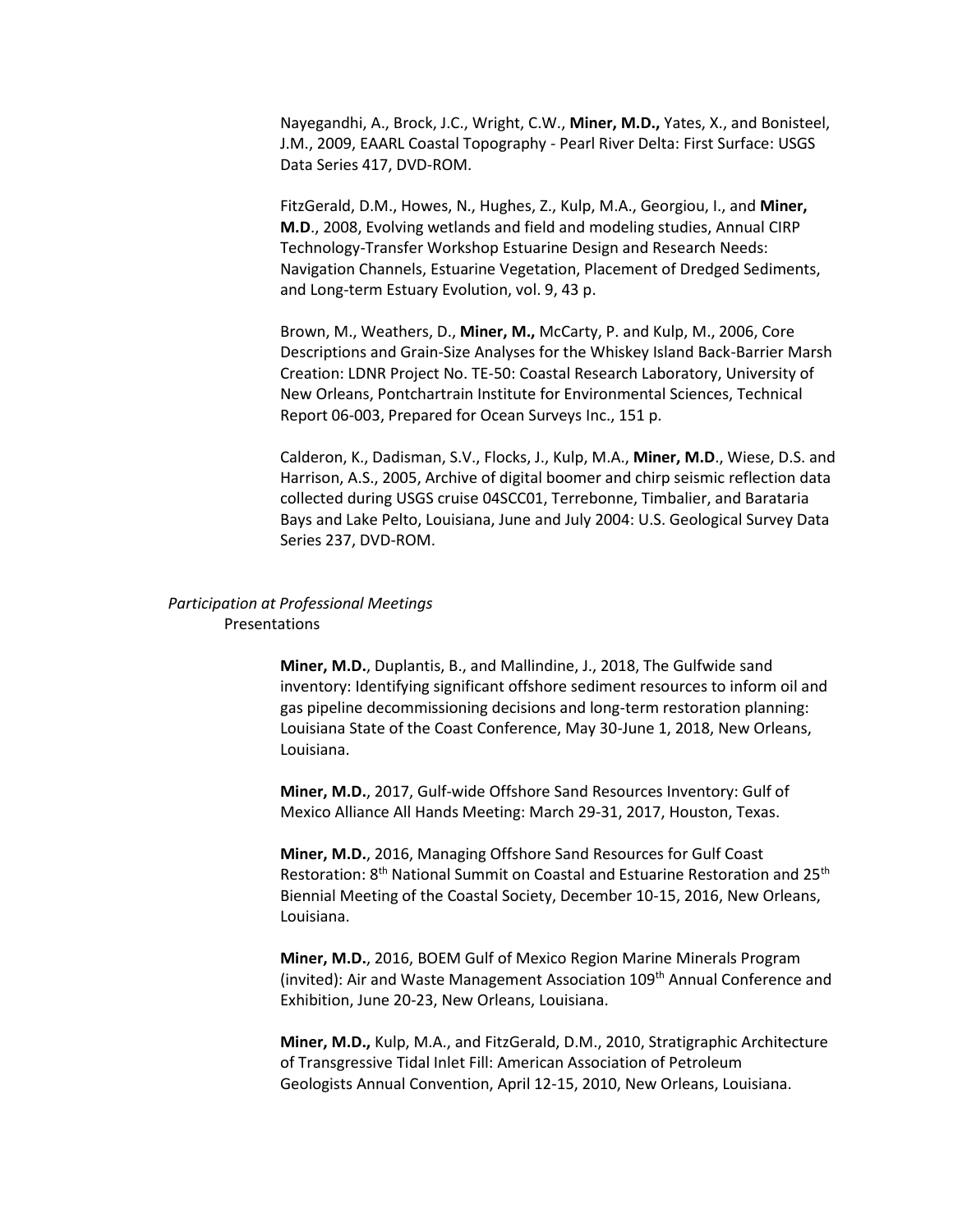**Miner, M.D.,** Georgiou, I.Y., Kulp, M.A., FitzGerald, D.M., Twichell, D., Flocks, J., and Lavoie, D., 2009, Geomorphic-Based Barrier Island Transgression Management, Chandeleur Islands, Louisiana: Geological Society of America Annual Meeting, Oct 14-19, 2009, Portland, OR.

**Miner,M.D.,** Kulp, M.A., Georgiou, I., FitzGerald, D., Flocks, J., Twichell, D., and Sallenger, A., 2008, The Role of Hurricanes in the Long-Term Evolution of the Chandeleur Islands: Implications for Barrier Management: 9th Biennial Basics of the Basin Research Symposium, Pontchartrain Research Committee and Gulf Estuarine Society, November 5-7, 2008, New Orleans, LA.

**Miner, M.D.,** Kulp, M.A., Flocks, J.G., Twichell, D., FitzGerald, D., and Lee, D., 2008, Regional Coastal Evolution along the Mississippi River Delta Plain: Geological Society of America Annual Meeting, October 3-7, 2008, Houston, TX.

**Miner, M.D.,** Kulp, M.A., Georgiou, I., Flocks, J.G., Twichell, D., Sallenger, A., and FitzGerald, D.M., 2008, The Role of Hurricanes in Long-Term Morphologic Evolution of the Chandeleur Islands, Louisiana: Annual Meeting, Association of Environmental and Engineering Geologists, September 15-20, 2008, New Orleans, Louisiana.

**Miner, M.D**., Kulp, M.A., Flocks, J.G., and FitzGerald, D.M., 2008, Regional Coastal Evolution in Response to Rapid Relative Sea-level Rise and Wetland Loss, South-Central Louisiana: Annual Meeting, Association of Environmental and Engineering Geologists, September 15-20, 2008, New Orleans, Louisiana.

**Miner, M.D.**, Kulp, M.A., Georgiou, I.Y., Sallenger, A., FitzGerald, D.M., Flocks, J. and Twichell, D., 2008, Sediment Transport Trends along the Chandeleur Islands, Louisiana: Implications for Island Sustainability and Barrier Island Management: 2008 AGU, ASLO, OS, and ERF Joint Oceans Sciences Meeting, Orlando, Florida, March 2-7, 2008.

**Miner, M.D.**, Kulp, M.A., and Penland, S., 2007, Transgressive Submergence of Barrier Islands: The Role of Multiple Hurricane Impacts on the Southern Chandeleur Islands, Louisiana: Geological Society of America Annual Meeting, October 28-31, 2007, Denver, CO.

**Miner, M. D.**, FitzGerald, D.M., and Kulp, M.A., 2007, 1880 to 2005 Morphologic evolution of a transgressive tidal inlet, Little Pass Timbalier, Louisiana: Coastal Sediments '07, Proceedings of the 6th International Symposium on Coastal Engineering and Science of Coastal Sediment Processes, American Society of Civil Engineers, May 13-17, 2007, New Orleans Louisiana.

**Miner, M. D.**, Kulp, M.A, and FitzGerald, D.M., 2007, Tidal versus shoreface ravinement and tidal inlet fill preservation potential for transgressive tidal inlets Mississippi River Delta Plain, USA: 9th International Coastal Symposium, April 16-19, 2007, Gold Coast, Australia.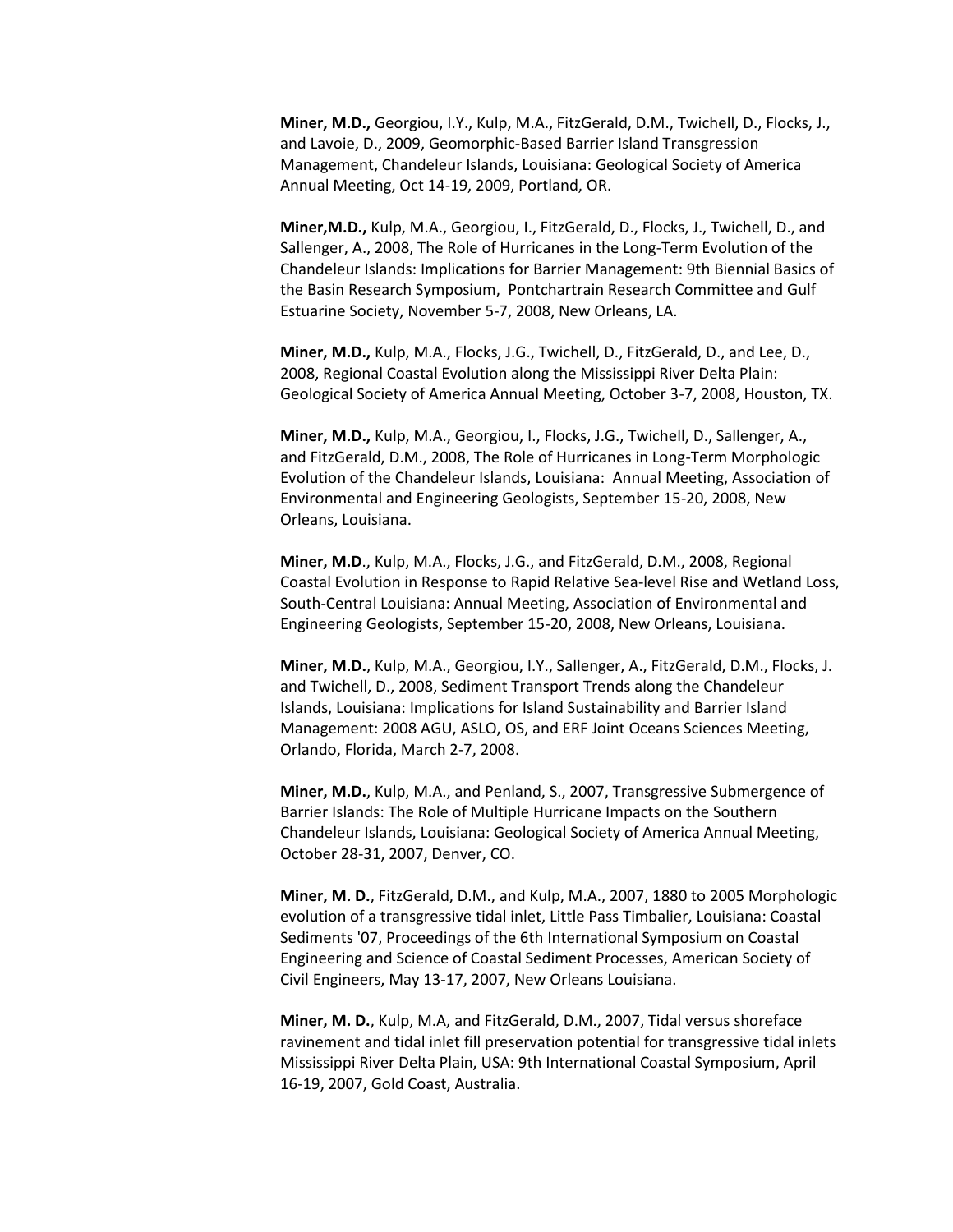**Miner, M. D.**, Kulp, M. A., and FitzGerald, D. M., 2006, Short Term Morphologic Changes to a Transgressive Tidal Inlet System due to the Active 2005 Hurricane Season, Little Pass Timbalier, Louisiana: Gulf Coast Association of Geological Societies Annual Convention, Lafayette, LA, September 21-21, 2006.

**Miner, M. D.**, Briuglio, S. L., and Kulp, M. A., 2005, Morphologic Evolutionary Model of a Transgressive Tidal Inlet, Little Pass Timbalier, Louisiana: 21<sup>st</sup> Annual Louisiana Remote Sensing and GIS Workshop, New Orleans, LA, April 19-21, 2005.

#### Field Trips

- March 24, 2009, US Geological Survey, Northern Gulf of Mexico Project Annual Science Meeting, Post-Katrina Flood Protection in New Orleans: Social, Hydrodynamic, and Geologic Considerations; Co-Leader
- May 17, 2007, American Society of Civil Engineers, Coastal Sediments 07', Geology of the Louisiana Coastal Zone: Implications for Coastal Management and Restoration; Co-Leader
- June 28-29, 2005, Society of Petrophysicists and Well Log Analysts, Annual Symposium, Sedimentology of Fluvial Deposits from Coastal Streams, North shore of Lake Pontchartrain; Field Assistant
- April May 2005, American Association of Petroleum Geologists Field Seminar: Modern Clastic Depositional Environments, Coastal South Carolina; Field Assistant

## *Other Scholarly or Creative Activities*

- October 2015 to August 2016: Volunteer technical expert for Lake Pontchartrain Basin Foundation on Pontchartrain Beach Restoration Project, Sand Committee
- March 2010 to April 2011: Geological Society of America, Technical Program Chairman, 2011 South-Central Section Annual Meeting, New Orleans, Louisiana
- March 2009 to present: Member of New Orleans Geological Society Committee for Geologic Facts of Life for Flood Protection Symposium
- June 2008 to June 2009: Editor for NOGS Log a monthly publication of the New Orleans Geological Society
- June 2007 to June 2009: Member of New Orleans Geological Society 2007-2008 and 2008-2009 Board of Directors
- March to October 2008, Geological Society of America Annual Meeting, Technical Session Organizer and Chairman; The Mississippi River Delta as a Natural Laboratory for Evaluating Coastal Response to Relative Sea-Level Rise and Innovations in Transgressive Coastal Management: Shea Penland Memorial Session
- June 2007 to June 2008: Editor-elect for NOGS Log a monthly publication of the New Orleans Geological Society
- March 2007: Reviewer for 9th International Coastal Symposium, Journal of Coastal Research special Issue no. 50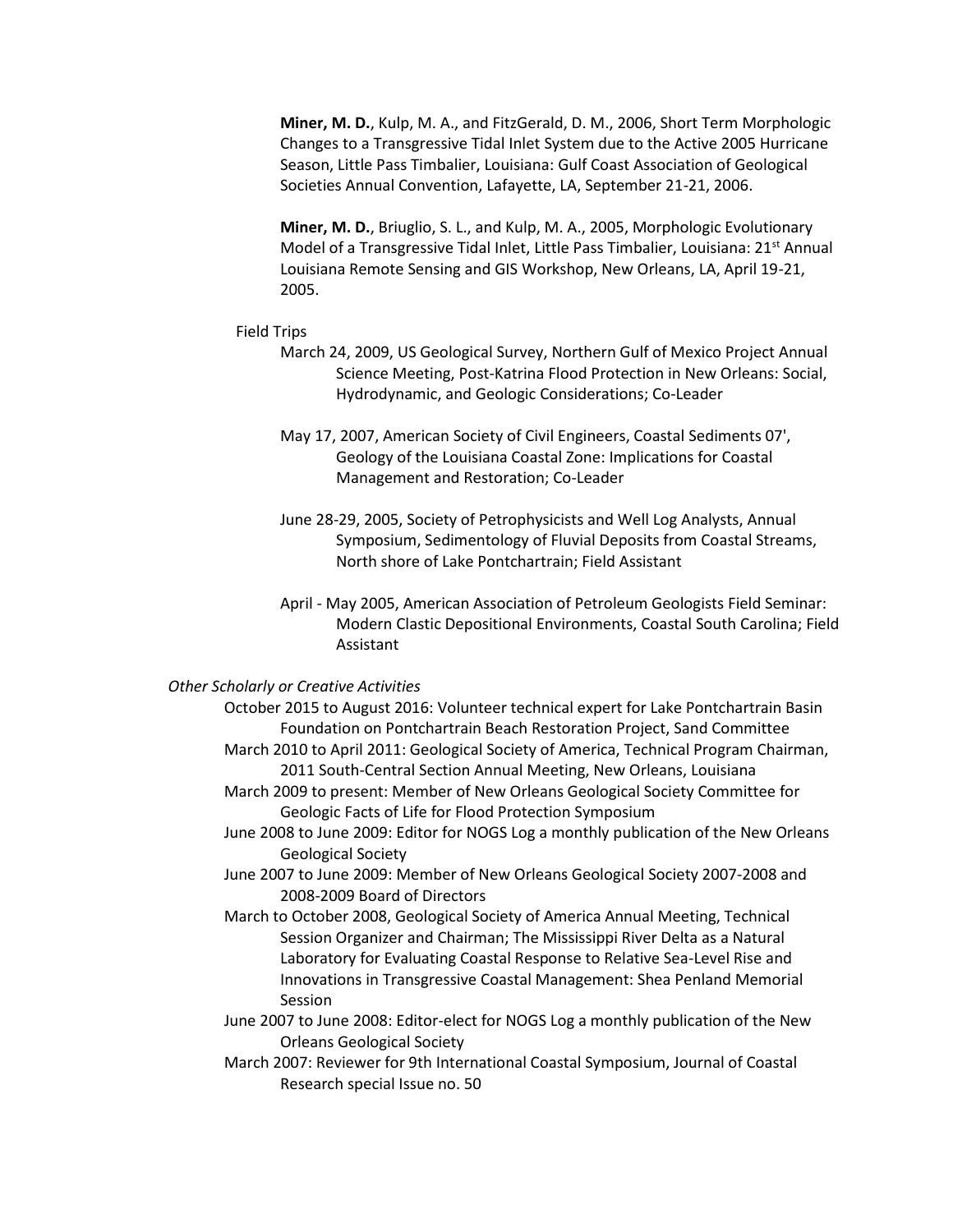### Invited Talks

- November 17, 2017: Barrier Island Restoration Using Offshore Sand: Applied Science to Inform Resource Management and Operations on the Continental Shelf: presented to LSU College of the Coast and Environment Seminar Series, Louisiana State University, Baton Rouge, LA.
- September 29, 2016: Managing Offshore Sand Resources for Gulf Coast Restoration: presented to Gulf of Mexico Alliance Business Advisory Council at Audubon Species Survival Center, New Orleans, LA.
- July 14, 2016: Barrier Island Restoration Using Offshore Sand: Applied Science to Inform Resource Management and Operations on the Continental Shelf: presented to Marine Geosciences Division and Oceanography Division Seminar Series, Naval Research Laboratory, Stennis Space Center, MS.
- April 30, 2009: Mississippi River Delta Plain: Controls on Coastal Evolution, Interior Wetland Sustainability, and Sediment Dynamics; presented to the Environmental Branch at U.S. Army Engineer Research and Development Center, Vicksburg, MS.
- April 27, 2009: Barrier Island and Tidal Inlet Morphologic Evolution and Sediment Dynamics: Southern Chandeleur Islands, Louisiana; presented to the MRGO Deauthorization Mitigation Habitat Evaluation Team, U.S. Army Corps of Engineers, New Orleans District, New Orleans, LA.
- September 26, 2008: Coastal Evolution and Sediment Dynamics along Mississippi River Delta Plain Barrier Shorelines; presented at Tulane University, Department of Earth and Environmental Sciences 2008-2009 Seminar Series, New Orleans, LA.
- July 18, 2008: Regional Coastal Evolution along the Mississippi River Delta Plain: Sediment Dynamics and Implications for Large-Scale Coastal Restoration; presented at the Geological Facts of Life for Flood Protection in Coastal Louisiana, a symposium hosted by the Southeast Louisiana Flood Protection Authorities, Louisiana Geological Survey, and New Orleans Geological Society, New Orleans, LA.
- April 16, 2008: Tidal Inlet Response to Sea Level Rise, Mississippi River Delta Plain; Presented at the University of New Orleans Office of Research and Sponsored Programs Community Service Jam Session, New Orleans, LA.
- November 30, 2007: Tidal Inlet Morphologic Evolution in Response to Rapid Relative Sea Level Rise, Increasing Tidal Prism, and Hurricane Impacts: Mississippi Delta Plain, LA; presented to the Coastal Inlets Research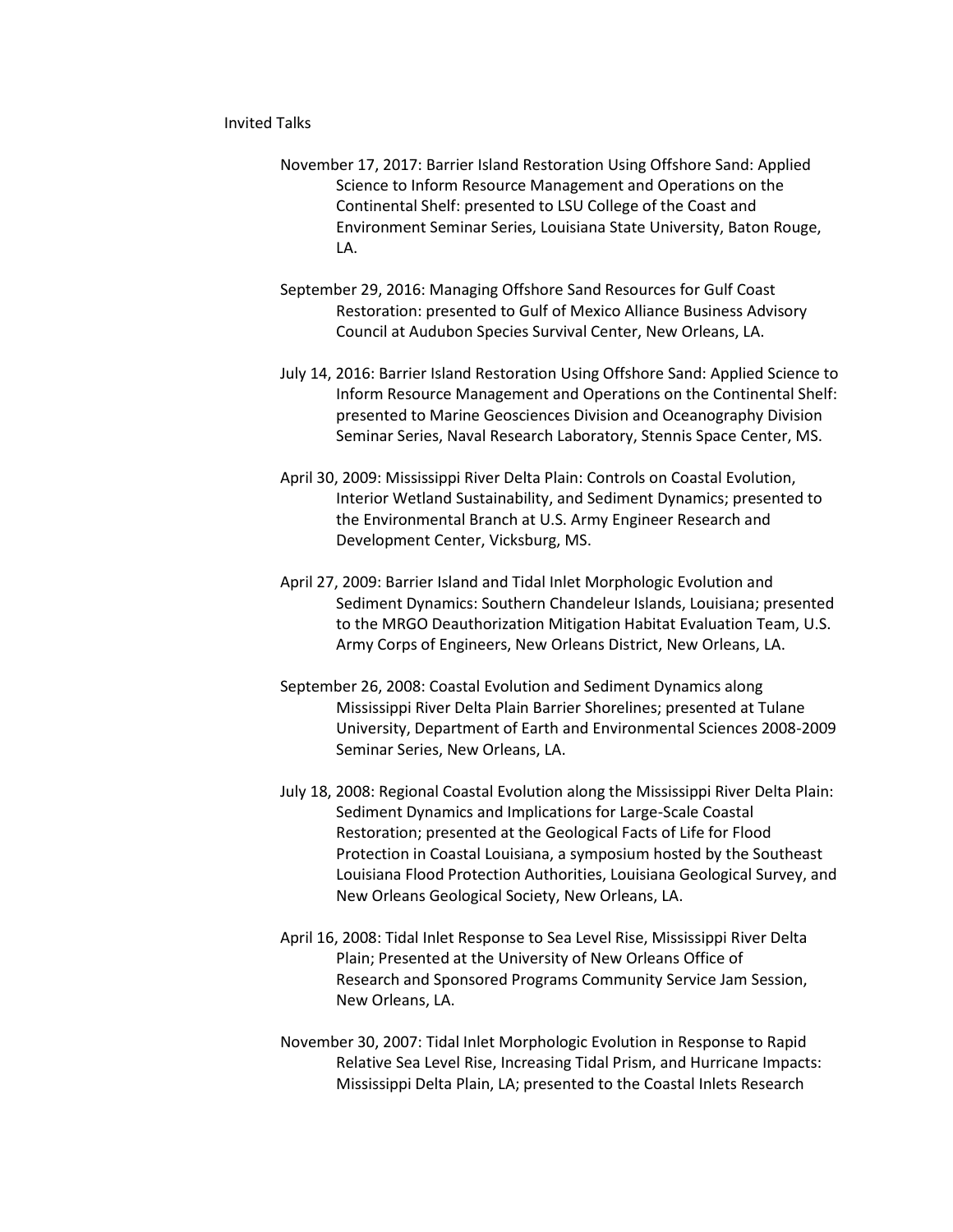Program at U.S. Army Engineer Research and Development Center, Vicksburg, MS.

Professional society membership Geological Society of America New Orleans Geological Society American Shore and Beach Preservation Association

## *Awards, Lectureships, or Prizes*

2015 BOEM Gulf of Mexico Region, Distinguished Scientist Unsung Hero Award 2011 U.S. Department of Interior, Environmental Achievement Award, Southeast Louisiana Dream Team with U.S Geological Survey, U.S. Fish and Wildlife Service, and Bureau of Ocean Energy Management 2009 New Orleans Geological Society 2008-2009 President's Award 2008 New Orleans Geological Society 2007-2008 President's Award 2007 New Orleans Geological Society Graduate Foundation Scholarship 2004-2007 Louisiana State University System Board of Regents Crescent City Doctoral **Scholarship** 2004 Geological Society of America Student Research Grant 2001 Gulf Coast Association of Geological Societies Student Research Grant 2001 American Association of Petroleum Geologists Grants-In-Aid

### *Thesis/Dissertation Committee Service*

- Committee Member, Brittany Kime, M.S. Thesis, Influence of Sand Nourishment on Long Term Barrier Island Evolution: Offshore versus Nearshore Sand Resources, completion date: August 2018
- Committee Member, Ben Beasley, M.S. Thesis, Coupled Barrier Island and Shoreface Dynamics: A Comprehensive Understanding of Coast-Wide Response to Transgression, completion date: August 2018
- Committee Member, Robert Hollis, M.S. Thesis, Constraining the Evolution of Inner Shelf Sand Ridges and Subsurface Sandy Deposits Offshore Mississippi, USA, completion date: December 2018
- Committee Member, Nina Schulze, M.S. Thesis, Holocene Evolution of Horn Island, Mississippi, USA, completion date: December 2018
- Committee Member, Timothy Nelson, M.S. Thesis, Hydrodynamic Controls on the Morphodynamic Evolution of Subaqueous Landforms, completion date: December 2017
- Committee Member, Ross Reahard, M.S. Thesis, Backbarrier Seagrass Distribution of the Chandeleur Islands: The Utility of Remotely Sensed Data in Mapping Seagrass Trends, Expected completion date: December 2015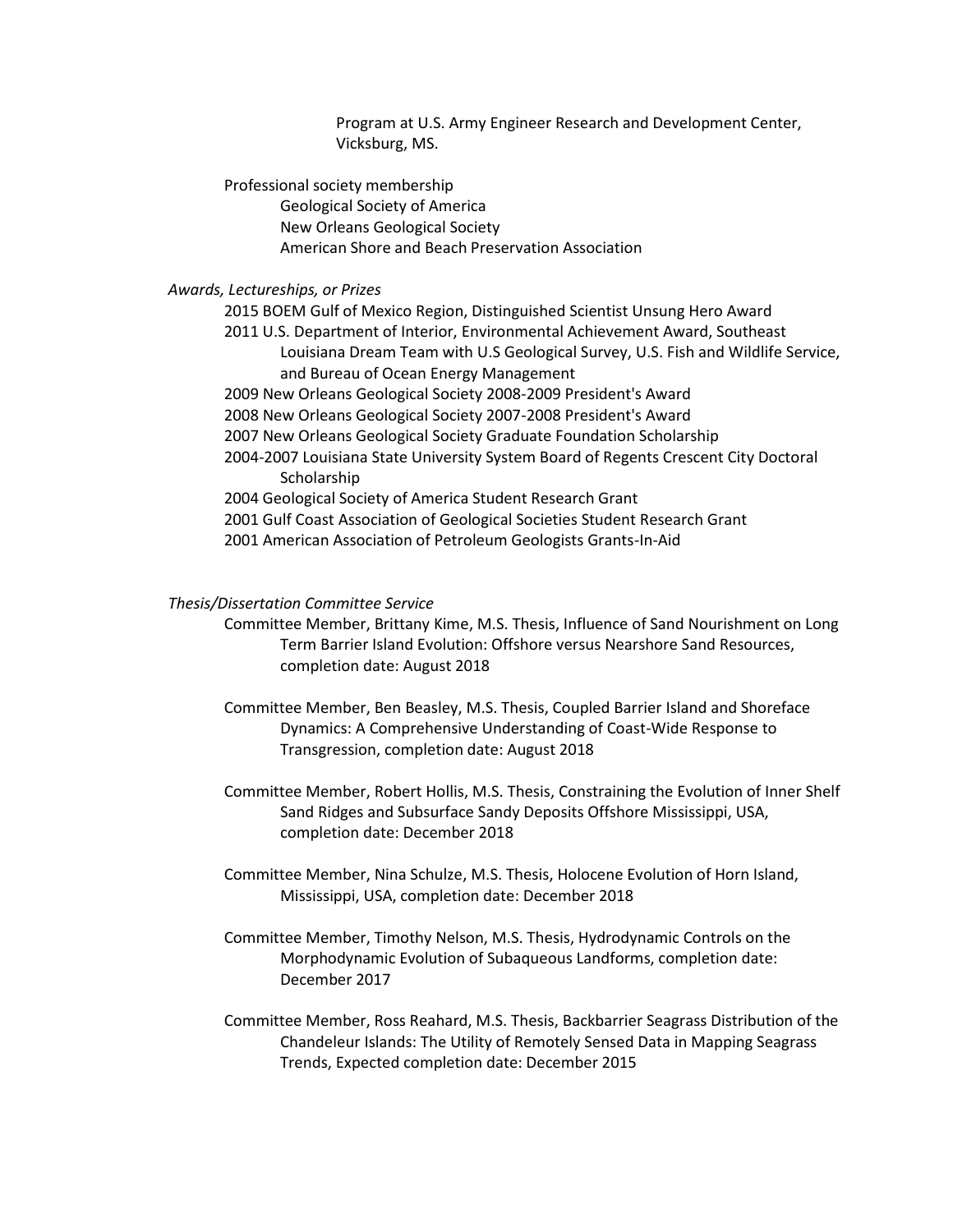- Committee Member, Jordyn Spizale, M.S. Thesis, Tidal inlet evolution at Caminada Pass, Louisiana, USA, completion date: December 2013
- Committee Member, William Stein, Ph.D. Dissertation, Fish and decapod community structure in estuarine habitats of the New Orleans Land Bridge, including a description of the life cycle of tarpon (*Megalops atlanticus*) in southeastern Louisiana, completion date: May 2013
- Committee Member, Mary Ellison, M.S. Thesis, Facies control on mainland marsh shoreline response to barrier island transgressive submergence, St. Bernard Delta, Louisiana, completion date: August 2011
- Committee Member, Kate Rose, M.S. Thesis, Holocene Evolution of Cat Island, Mississippi, completion date: December 2010
- Committee Member, Sarah Fearnley, Ph.D. Dissertation, Development of design criteria based on the properties of the soil environment to restore coastal habitats using dredge material in the Louisiana Coastal Zone, Louisiana, USA, completion date: December 2010
- Committee Member, Scott Wessels, M.S. Thesis, Stratigraphy of the Mississippi River incised valley, completion date: August 2010
- Committee Member, Dane Fischer, M.S. Thesis, Stratigraphy and structural composition of the Pearl River Delta area, southeastern Louisiana and southwestern Mississippi, completion date: August 2010
- Committee Member, Frank Willis, Ph.D. Dissertation, Determination of the 1812 ordinary high water mark of Catahoula Lake in central Louisiana, completion date: August 2009
- Committee Member, Bryan Rogers, M.S. Thesis, Evolution of the lower St. Bernard delta complex, central Gulf of Mexico inner shelf, and St. Bernard Shoals, completion date: May 2009

*Other Professional Involvement* October 2017 to present: Bureau representative for DOI Gulf Restoration coordination team.

- August 2016 to present: Federal Co-Lead, Gulf of Mexico Alliance Regional Sediment Management Working Group
- October 2015 to December 2016: Leader, Coastal Resilience through Restoration, DOI Gulf Restoration Project Development Working Group
- March 2014 to November 2014: Member of DOI Technical Review Panel for Gulf RESTORE council proposals